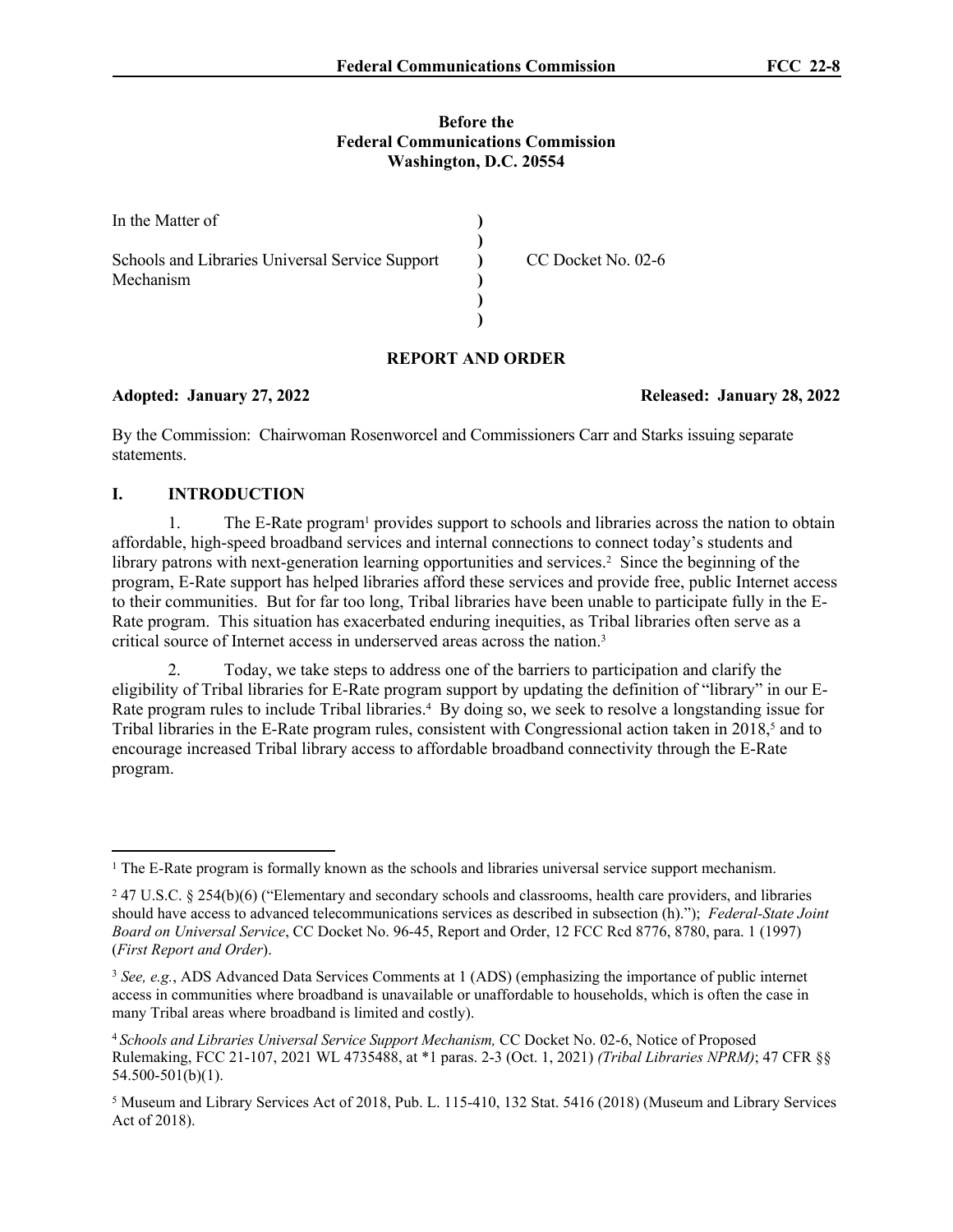## **II. BACKGROUND**

3. The E-Rate program was established in 1996 as a universal service support mechanism to ensure the delivery of affordable advanced telecommunications and information services to eligible schools and libraries.<sup>6</sup> The E-Rate program provides eligible libraries and library consortia funding for the purchase of Internet access, internal connections, basic maintenance of internal connections, managed internal broadband services, telecommunications, and telecommunications services.<sup>7</sup>

4. Section 254(h)(4) of the Communications Act of 1934, as amended (the Act), states that a library or library consortium is entitled to the "preferential rates and treatment" available through the E-Rate program if it is eligible for assistance from a State library administrative agency under the Library Services and Technology Act (LSTA).<sup>8</sup> Although the original version of the 1996 Act referenced the Library Services and Construction Act,<sup>9</sup> Congress amended section 254(h)(4) when it adopted the LSTA in September 1996.10 Referencing Congress' amendment, the Commission then adopted sections 54.500 and 54.501(b)(1) in 1997.<sup>11</sup> Specifically, the Commission's E-Rate rules include the definition of library then contained in the LSTA12 and specify that "[o]nly libraries eligible for assistance from a State library administrative agency under the Library Services and Technology Act (Pub. L. 104-208)" are eligible for discounts on telecommunications and other supported services.<sup>13</sup> Based on these program rules, some Tribal libraries have been unable to seek E-Rate support because they were ineligible for LSTA funds from their State library administrative agencies.<sup>14</sup>

5. This issue persisted until recently. In 2018, Congress adopted the Museum and Library Services Act of 2018, amending the LSTA to explicitly include Tribal libraries in the definition of libraries. This revised definition, by law, establishes the eligibility of Tribal libraries for support from a

<sup>9</sup> *See* NNTRC Comments at 3; *see also* Telecommunications Act of 1996, Pub. L. No. 104-104, 110 Stat. 56, 74 (codified at 47 U.S.C. § 151 *et seq.*) (1996 Act)."

<sup>10</sup> Section 254(h)(4) was amended on September 30, 1996, when Congress adopted the Library Services and Technology Act. Pub. L. 104-208, 110 Stat. 3009-313 (making conforming amendments to replace references to the Library Services and Construction Act).

<sup>11</sup> *First Report and Order*, 12 FCC Rcd at 8795, para. 32 (adopting the definition of library contained in the Library Services and Technology Act, "[i]n light of an amendment to section 254(h)(4), enacted in late 1996").

<sup>12</sup> 47 CFR § 54.500. Specifically, the Commission's E-Rate rules define a library as (1) a public library; (2) a public elementary school or secondary school library; (3) an academic library; (4) a research library; and (5) a private library, but only if the state in which such private library is located determines that the library should be considered a library for the purposes of the definition.

<sup>13</sup> 47 CFR § 54.501(b)(1).

<sup>14</sup> *See, e.g.*, Government Accountability Office, Telecommunications: Challenges for Assessing and Improving Telecommunications for Native Americans on Tribal Lands, at 7, 11 (2006) (2006 GAO Report), <http://www.gao.gov/assets/120/112955.pdf> (explaining that the "[Communications] Act stipulates that a library's eligibility for E-rate support is dependent on whether the library is eligible for certain state library funds. Yet the tribal libraries in at least two states are precluded under state law from being eligible for such funds, which has the effect of making these libraries ineligible to apply for E-rate funds.").

<sup>6</sup> Telecommunications Act of 1996, Pub. L. No. 104-104, 110 Stat. 56 (codified at 47 U.S.C. § 151 et seq.).

<sup>7</sup> 47 CFR §§ 54.501, 54.502.

<sup>8</sup>47 U.S.C. § 254(h)(4) ("(4) Eligibility of users. No entity listed in this subsection shall be entitled to preferential rates or treatment as required by this subsection, if such entity operates as a for-profit business, is a school described in paragraph (7)(A) with an endowment of more than \$50,000,000, or is a library or library consortium not eligible for assistance from a State library administrative agency under the Library Services and Technology Act").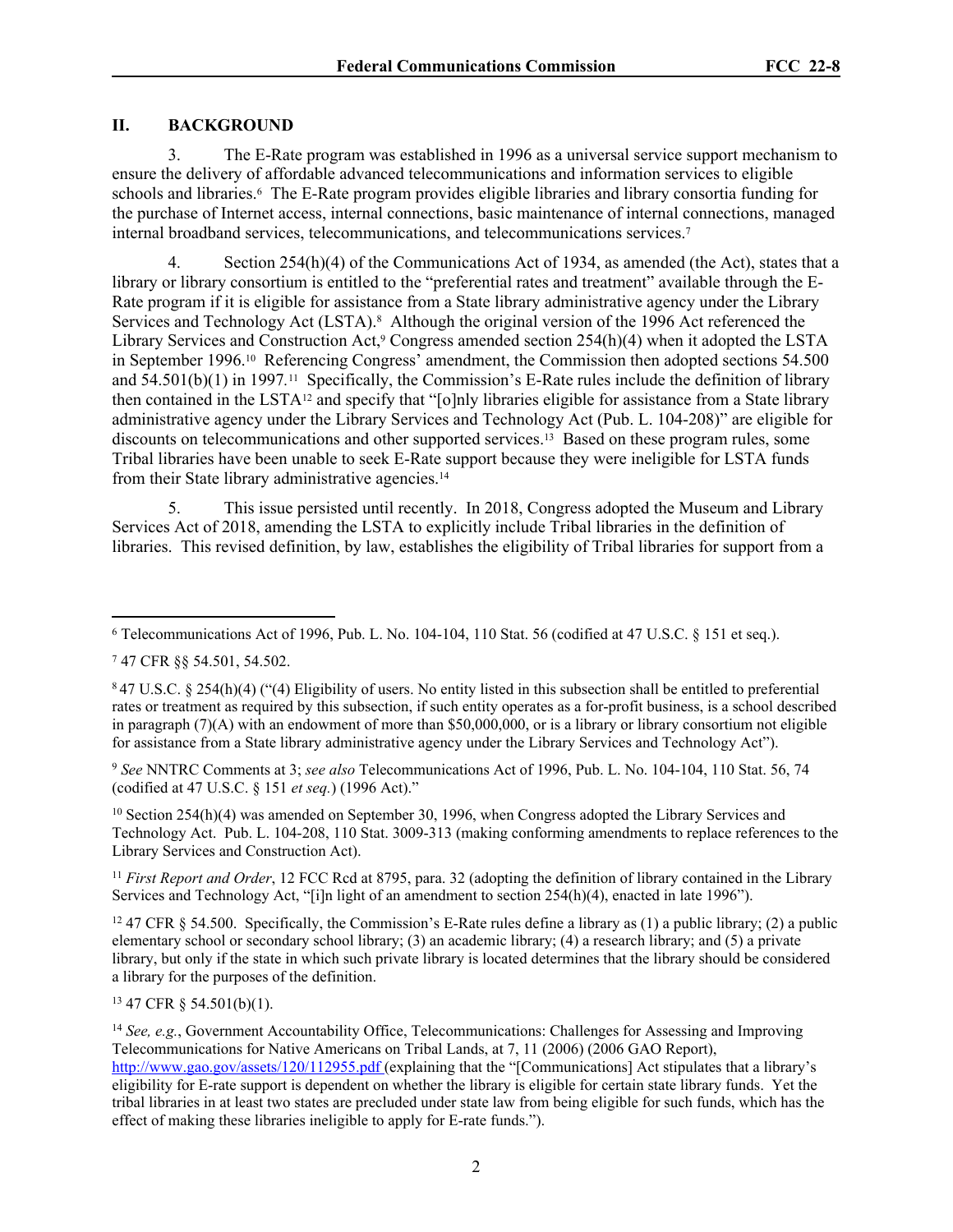State library administrative agency.15 Consistent with Congress' action, in May 2021, we included Tribal libraries in the Emergency Connectivity Fund program's definition of libraries and made clear that Tribal libraries were eligible for support from the Emergency Connectivity Fund program.<sup>16</sup>

6. To address this eligibility issue within the E-Rate program, last fall we adopted a Notice of Proposed Rulemaking proposing to update sections 54.500 and 54.501(b)(1) of the E-Rate program's rules to reflect the amended definition of library included in the Museum and Library Services Act of 2018 and to clarify that Tribal libraries are eligible for support through the E-Rate program.17 We sought comment on this proposed rule change, as well as the need for any other measures to ensure Tribal schools and libraries have access to the E-Rate program.<sup>18</sup> We also sought comment on any equityrelated considerations and how the proposals might promote or inhibit advances in diversity, equity, inclusion, and accessibility.19 In addition, on October 27, 2021, the Federal Communications Commission's Office of Native Affairs and Policy (ONAP) and the Wireline Competition Bureau (WCB) held a listening session for Tribal leaders, staff, and outreach partners to inform participants about the Commission's efforts to increase Tribal libraries' participation in the E-Rate program.<sup>20</sup>

## **III. DISCUSSION**

7. To ensure that our nation's Tribal libraries and their library patrons have access to highspeed broadband and to encourage Tribal libraries' participation in the E-Rate program,<sup>21</sup> we now amend our E-Rate program rules to clarify that Tribal libraries are eligible for E-Rate support. Specifically, we add "Tribal library" to the definition of library in section 54.500 of the Commission's rules and remove the reference to Public Law 104-208, which contains the version of the LSTA enacted in 1996.<sup>22</sup> All stakeholders submitting comments support this rule change, and no commenter opposed it.<sup>23</sup>

<sup>18</sup> *Id.* at \*3, para. 10.

<sup>19</sup> *Id.* at para. 8.

<sup>20</sup> *See* Letter from Kate Dumouchel, Special Counsel, Telecommunications Access Policy Division, Wireline Competition Bureau, FCC to Marlene H. Dortch, Secretary, FCC, CC Docket No. 02-6 (filed Dec. 9, 2021).

<sup>21</sup> *First Report and Order*, 12 FCC Rcd at 8780, para. 1 ("Congress directed the Commission and the states to devise methods to ensure that '[c]onsumers in all regions of the Nation, including low-income consumers and those in rural, insular, and high cost areas . . . have access to telecommunications and information services . . . at rates that are reasonably comparable to rates charged for similar services in urban areas.' Congress further directed the Commission to define additional services for support for eligible schools, libraries, and health care providers, and directed the Commission to "establish competitively neutral rules . . . to enhance, to the extent technically feasible and economically reasonable, access to advanced telecommunications and information services for all public and non-profit elementary and secondary school classrooms, health care providers, and libraries.") (internal citations omitted).

<sup>22</sup> *See* Appendix A.

<sup>23</sup> *See, e.g.*, ADS Comments at 1 (supporting the change); American Library Association and the Association of Tribal Archives, Libraries and Museums Comments at 1 (ALA and ATALM) ("Updating the definition to clarify that tribal libraries are eligible for the E-rate is obviously the most critical step the Commission can take to correct this issue"); Kyle Ratcliff Comments at 1 (supporting the proposal and noting that "this is a good idea simply to help elevate the quality of life in rural area[s] where Tribal lands are most commonly located"); Navajo Nation Telecommunications Regulatory Commission Comments at 3 (NNTRC) (supporting the proceeding and efforts to bring more Tribal libraries into the E-Rate program); National Tribal Telecommunications Association Comments at (continued….)

<sup>15</sup> Museum and Library Services Act of 2018 (amending the definition of library in 20 U.S.C. § 9122 to include Tribal libraries). The term Tribal library is not itself defined.

<sup>16</sup> *Establishing Emergency Connectivity Fund to Close the Homework Gap*, WC Docket No. 21-93, Report and Order, 36 FCC Rcd 8696, 8706-07, para. 24 (2021) (*Emergency Connectivity Fund Report and Order*).

<sup>17</sup> *Tribal Libraries NPRM* at \*2, para. 5.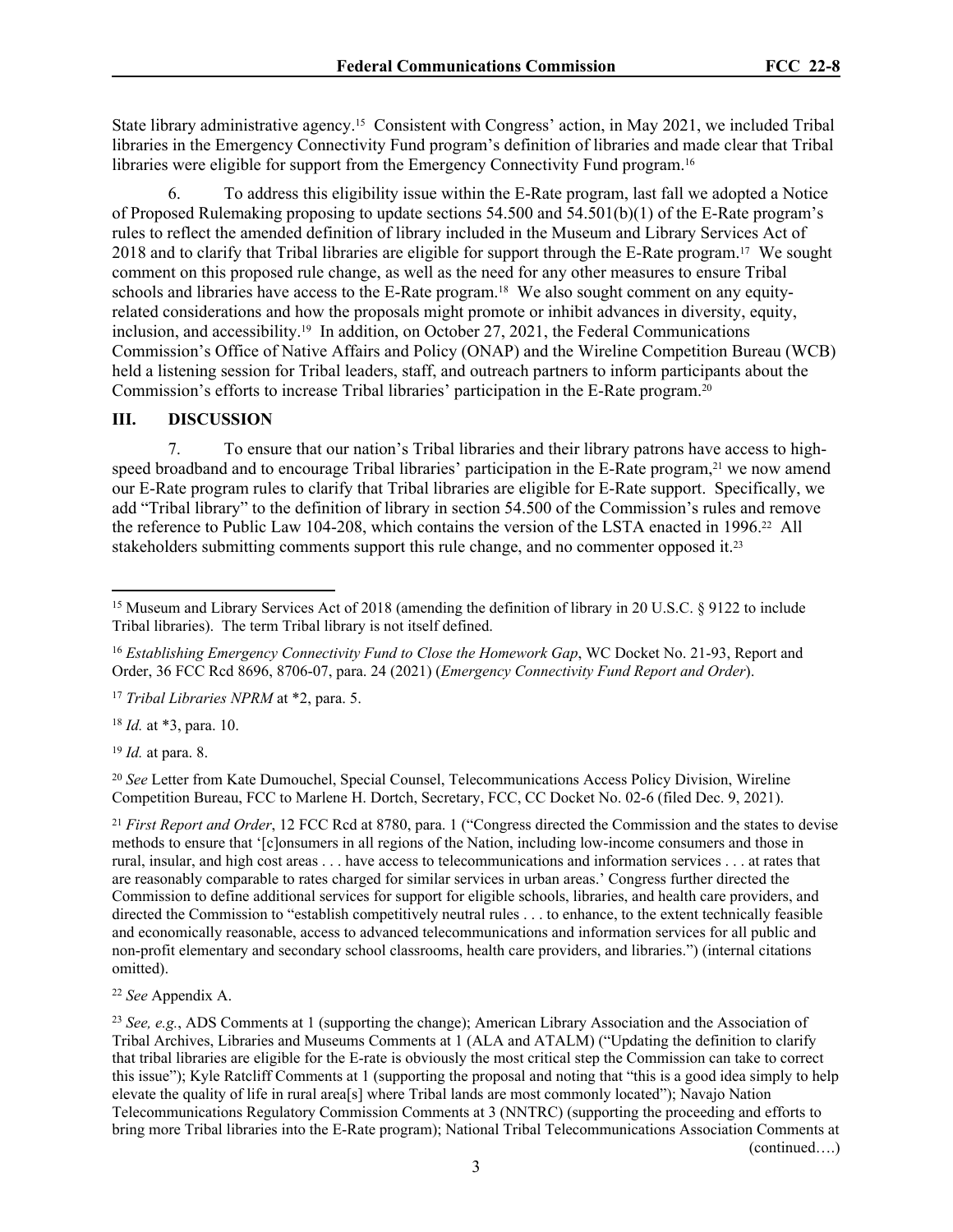8. Interested parties agree<sup>24</sup> that this rule change is the first step in ensuring that Tribal libraries have access to funding to provide affordable Internet access to their communities. These changes update the E-Rate program rules and ensure that the E-Rate program can support library services in Tribal communities. The changes align with both Congress' 2018 amendments to the LSTA25 and the Commission's Emergency Connectivity Fund program rules.26 Moreover, the changes will simplify administration of the E-Rate and Emergency Connectivity Fund programs for the Universal Service Administrative Company (USAC), which administers both programs and checks applicant eligibility. Consistent with the rules adopted for the Emergency Connectivity Fund program,27 the E-Rate rules clarify that Tribal libraries, which are by statute eligible for support from State library administrative agencies under the LSTA, are eligible for support from the E-Rate program. Receipt of LSTA funds by Tribal libraries is not required for participation in the E-Rate program.<sup>28</sup>

9. These rule changes should also clarify and simplify E-Rate eligibility for Tribal libraries and, in time, increase Tribal participation in the program. Comments filed by the American Library Association (ALA) and the Association of Tribal Archives, Libraries and Museums (ATALM) include preliminary results of a 2021 ATALM comprehensive digital inclusion survey, which note that only 12 percent of the Tribal libraries responding reported that they had ever applied,<sup>29</sup> even fewer than the 15 percent of Tribal libraries that had previously reported receiving E-Rate support.30 This data is especially troubling, given that there is reduced broadband access in Tribal areas<sup>31</sup> and libraries are often the "next best alternative for many Tribal families and households" to obtain Internet access.32 Tribal governments and libraries have had issues interacting with and gaining support from State agencies.33 The Navajo Nation Telecommunications Regulatory Commission (NNTRC) describes how the Navajo Nation, which spans three states, began an internal process in 2018 to participate in the E-Rate program by engaging

(Continued from previous page)

2 (NTTA) (fully supporting the proposed revisions to the rules); Sydney Watson Comments at 1 (stating that "Inclusion of tribal libraries in the definition contained in part 54 of title 47 of the Code of Federal Regulations is a seemingly trivial and yet undoubtedly needed amendment to the rule"); Wisconsin Department of Public Instruction Comments at 1 (WDPI) (supporting the change ); WTA – Advocates for Rural Broadband Comments at 1 (WTA) (supporting the change).

<sup>24</sup> *See, e.g.*, WTA Comments at 2 ("Without Internet access at their residence, the next best alternative for many Tribal families and households is to obtain Internet access at the Tribal library. Making all Tribal libraries eligible for E-Rate support will help to ensure that they will be able to provide essential Internet access to the Tribal families and households that often need it the most.").

<sup>25</sup> Museum and Library Services Act of 2018 (amending the definition of library in 20 U.S.C. § 9122 to include Tribal libraries).

<sup>26</sup> *See Emergency Connectivity Fund Report and Order*, 12 FCC Rcd at 8707, para. 25; *see also* WTA Comments at 1 (stating that "[t]he very same statutory amendment and rationale [as used in the ECF program] support -- in fact require -- E-Rate program eligibility to be extended to all Tribal libraries.").

<sup>27</sup> *See Emergency Connectivity Fund Report and Order*, 12 FCC Rcd at 8707, para. 25.

<sup>28</sup> *See, e.g.*, NTTA Comments at 2.

<sup>29</sup> *See* ALA and ATALM Comments at 3.

<sup>30</sup> *See Tribal Libraries NPRM*, \*2, at para. 6; Institute of Museum and Library Services & Association of Tribal Archives, Libraries, & Museums, Digital Inclusion in Native Communities: The Role of Tribal Libraries at 22-23, Figure 23 (2014), [http://www.atalm.org/sites/default/files/Report.pdf.](http://www.atalm.org/sites/default/files/Report.pdf)

<sup>31</sup> *See, e.g.*, NTCA-The Rural Broadband Association Comments at 4 (NTCA) (providing findings from the Congressional Research Service that showed "significantly lower levels of broadband access in Indian Country as compared to urban and rural areas in the United States.").

<sup>32</sup> *See, e.g.*, WTA Comments at 2.

<sup>33</sup> *See, e.g.*, NTTA Comments at 3.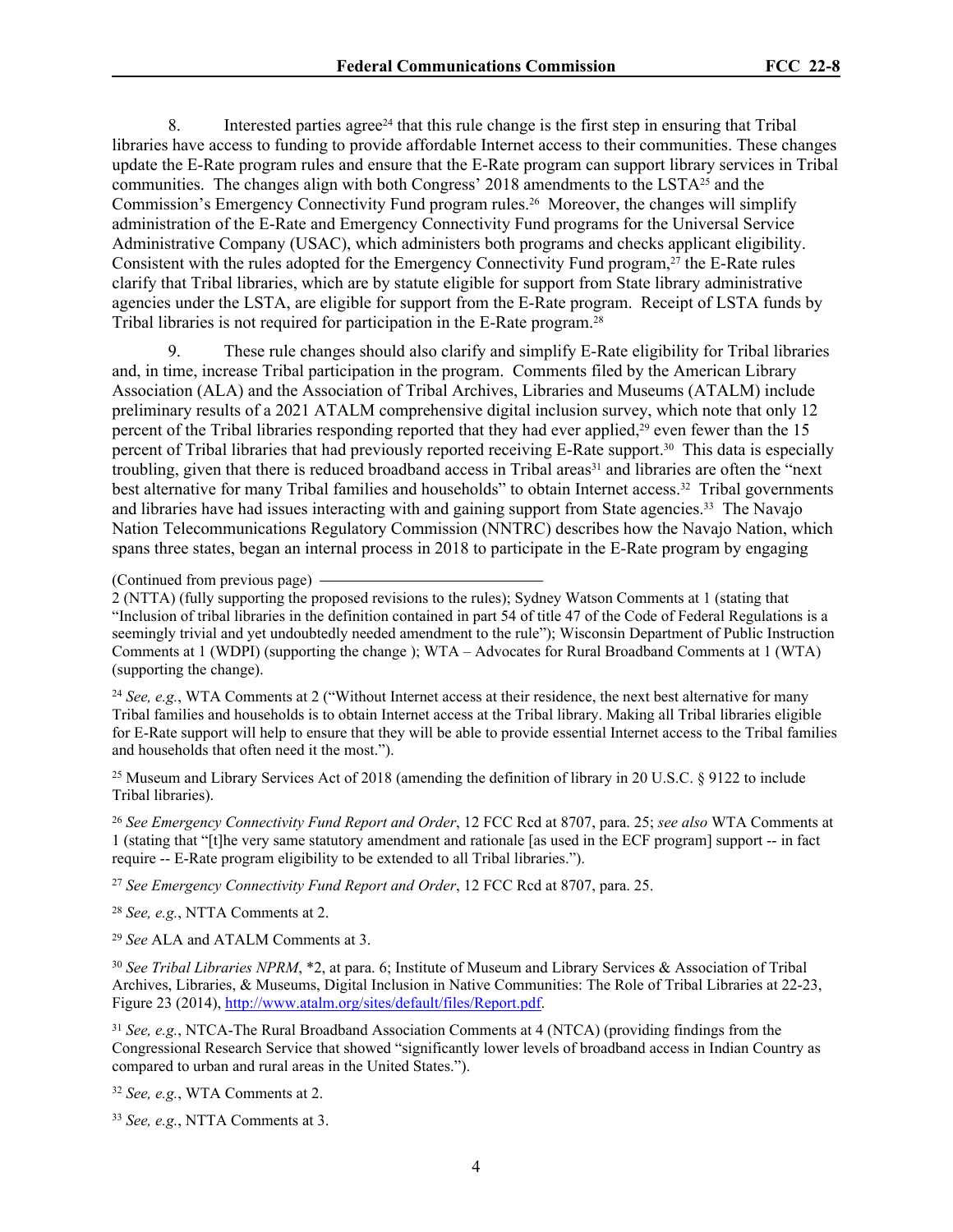with the State library administrative agencies in Arizona, New Mexico, and Utah to establish whether its Chapter Houses were libraries eligible for assistance from those State library administrative agencies under the LSTA.34 NNTRC explains that it took several years and significant resources to determine eligibility, which it argues could have been avoided if the rules we adopt here had been in place then.<sup>35</sup>

10. Several commenters asked the Commission to clarify who can designate a Tribal library or to interpret the definition of Tribal library in a flexible manner.<sup>36</sup> First, we agree that Tribal libraries can be designated by a Tribal Council.37 Second, we understand that "what constitutes a library is reflective of the cultural, educational, and social needs of each tribe,"38 but also remind applicants that they must be eligible by statute for support under the LSTA to be eligible to participate in E-Rate.39 The Institute of Museum and Library Services, the federal agency with expertise in the LSTA and that provides Native American library grants, requires Native American libraries applying for Native American Library Services Enhancement Grants to demonstrate that they have three basic characteristics:  $(1)$  regularly scheduled hours, (2) staff, and (3) materials available for library users."<sup>40</sup> We believe that these characteristics are therefore appropriate for Tribal libraries seeking support from the E-Rate program. In response to commenters seeking eligibility for Tribal College libraries,<sup>41</sup> we remind applicants that when the Commission first adopted its rules on library eligibility for E-Rate discounts, it determined that libraries must be independent entities, "whose budgets are completely separate from any schools (including, but not limited to elementary schools, colleges, and universities."42 As such, Tribal libraries that are part of a Tribal College or university remain ineligible for E-Rate support at this time.

11. On the whole, we expect this rule change to simplify the process for Tribal libraries to apply for E-Rate funding by clarifying their eligibility without requiring Tribal libraries to fit within the precise definitions that may be put in place by a State library administrative agency. By making Tribal library eligibility clear, we aim to further the program goal of ensuring affordable access to high-speed broadband sufficient to support robust connectivity for Tribal libraries by increasing participation in the E-Rate program.43 We also further the Commission's ongoing obligation to advance digital equity for

<sup>37</sup> *See, e.g.*, ALA and ATALM Comments at 2 (explaining that "Tribal libraries are most often formed through a formal resolution from a tribal council.").

<sup>38</sup> *See, e.g.*, *id.*

<sup>39</sup> 47 U.S.C. § 254(h)(4).

<sup>41</sup> *See, e.g.*, ISOC and Salmonberry Comments at 10 (seeking expanded eligibility for libraries of a Tribal College or University).

<sup>42</sup> 47 CFR § 54.501(b)(2); *see also First Report and Order*, 12 FCC Rcd at 9071, para. 558 (stating that the "independence requirement is consistent with both congressional intent and the expectation of the Joint Board that universal service support would flow to an institution of learning only if it is an elementary or secondary school").

<sup>43</sup> *See Modernizing the E-Rate Program*, WC Docket No. 13-184, Report and Order and Further Notice of Proposed Rulemaking, 29 FCC Rcd 8870, 8881, para. 26 (2014) (*2014 First E-Rate Order*).

<sup>34</sup> *See* NNTRC Comments at 9.

<sup>&</sup>lt;sup>35</sup> *Id.* ("Much of this effort and expense could have been avoided had the FCC simply recognized that Congress intended to allow Tribes to designate their own libraries, rather than having to subjugate themselves to the authority of state librarians.")

<sup>36</sup> *See, e.g.*, NTTA Comments at 4-5 (recommending expansion of Tribal libraries to entities like the more than 200 Boys and Girls Clubs that operate in Tribal areas); ISOC and Salmonberry Comments at 9-10 (supporting expansion of Tribal libraries to include libraries of a Tribal College or University, as well as other community-serving institutions).

<sup>40</sup> *See, e.g.*, Institute of Museum and Library Services, Native American Library Services: Enhancement Grants, Notice of Funding Opportunity for FY 2021, at 5 https://www.imls.gov/grants/available/native-american-libraryservices-enhancement-grants (describing the eligibility requirements).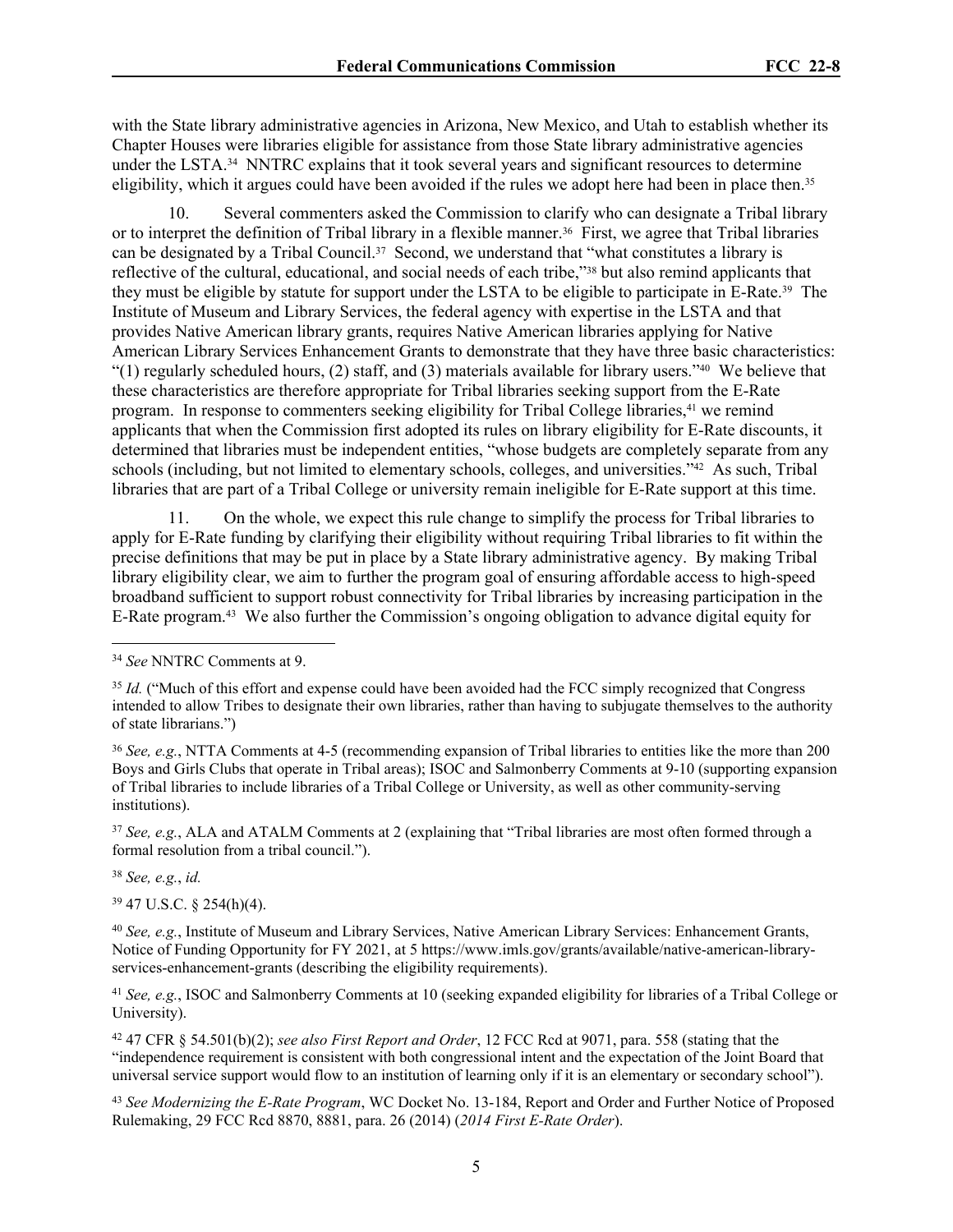all,44 including Indigenous and Native American persons, people of color, persons with disabilities, persons who live in rural or Tribal areas, and others who are or have been historically underserved, marginalized, or adversely affected by persistent poverty or inequality.<sup>45</sup> By lowering the barriers to participating in the E-Rate program, we hope to narrow the digital divide in Tribal regions, "where increased digital inclusion will yield economic, educational, and healthcare outcome improvements."<sup>46</sup>

12. *Outreach.* Preliminary results of the 2021 ATALM comprehensive digital inclusion survey of Tribal libraries included in ALA and ATALM's comments show that "38% of respondents had not heard of the E-rate program, 30% were unsure if they were eligible, 13% said the application was too complicated, and 39% would like to learn more about the program."47 We agree with commenters that these numbers demonstrate that we need to do more to increase awareness of the program and training opportunities among Tribal libraries.48 Therefore, in conjunction with this rule change, we direct ONAP and WCB, with assistance from the Tribal liaison at USAC,<sup>49</sup> to target outreach efforts and program training for Tribal libraries.

13. Tribal library applicants face particular resource challenges in applying.50 Therefore, in addition to existing Tribal training materials, we direct USAC, in coordination with ONAP and WCB, to develop training materials targeting Tribal libraries that may be provided during Tribal-specific outreach, as well as to our federal partners, like the Institute of Museum and Library Services, to build awareness and provide information about how to apply before the close of the funding year 2022 application filing window.<sup>51</sup> In creating these targeted outreach goals, we direct USAC to develop training materials focused on first-time E-Rate library applicants and to distribute these materials at national, regional, or local Tribal or library conferences. We also direct ONAP and WCB to undertake efforts to coordinate with organizations like the ALA, ATALM, the American Indian Library Association and the Chief Officers of the State Library Agencies to spread awareness in the current and upcoming funding years.

<sup>48</sup> *See id*.

<sup>44</sup> Section 1 of the Communications Act of 1934 as amended provides that the FCC "regulat[es] interstate and foreign commerce in communication by wire and radio so as to make [such service] available, so far as possible, to all the people of the United States, without discrimination on the basis of race, color, religion, national origin, or sex." 47 U.S.C. § 151.

<sup>45</sup> The term "equity" is used here consistent with Executive Order 13985 as the consistent and systematic fair, just, and impartial treatment of all individuals, including individuals who belong to underserved communities that have been denied such treatment, such as Black, Latino, and Indigenous and Native American persons, Asian Americans and Pacific Islanders and other persons of color; members of religious minorities; lesbian, gay, bisexual, transgender, and queer (LGBTQ+) persons; persons with disabilities; persons who live in rural areas; and persons otherwise adversely affected by persistent poverty or inequality. *See* Exec. Order No. 13985, 86 Fed. Reg. 7009, Executive Order on Advancing Racial Equity and Support for Underserved Communities Through the Federal Government (Jan. 20, 2021).

<sup>46</sup> *See* NTCA Comments at 7 (applauding "the Commission's interest in ensuring its policies create broad opportunities for broadband engagement and inclusion").

<sup>47</sup> *See* ALA and ATALM Comments at 3.

<sup>49</sup> *See 2014 First E-Rate Order*, 29 FCC Rcd at 8967-70, paras. 243-49 (creating a Tribal consultation, training, and outreach program, including through the creation of a formal Tribal liaison at USAC to assist with Tribal-specific outreach, training, and assistance).

<sup>50</sup> *See, e.g*., NNTRC Comments at 10-11 (discussing the E-Rate application process); ISOC and Salmonberry Comments at 13-14 (noting the GAO's finding that approximately half of the consulted Tribes reported a lack of Tribal capacity to apply for federal funding programs and recommending engaging local capacity as much as possible when developing outreach and training programs).

<sup>51</sup> *See, e.g*., NTTA Comments at 3-4 (recommending clear and rapid communication of the revised requirements).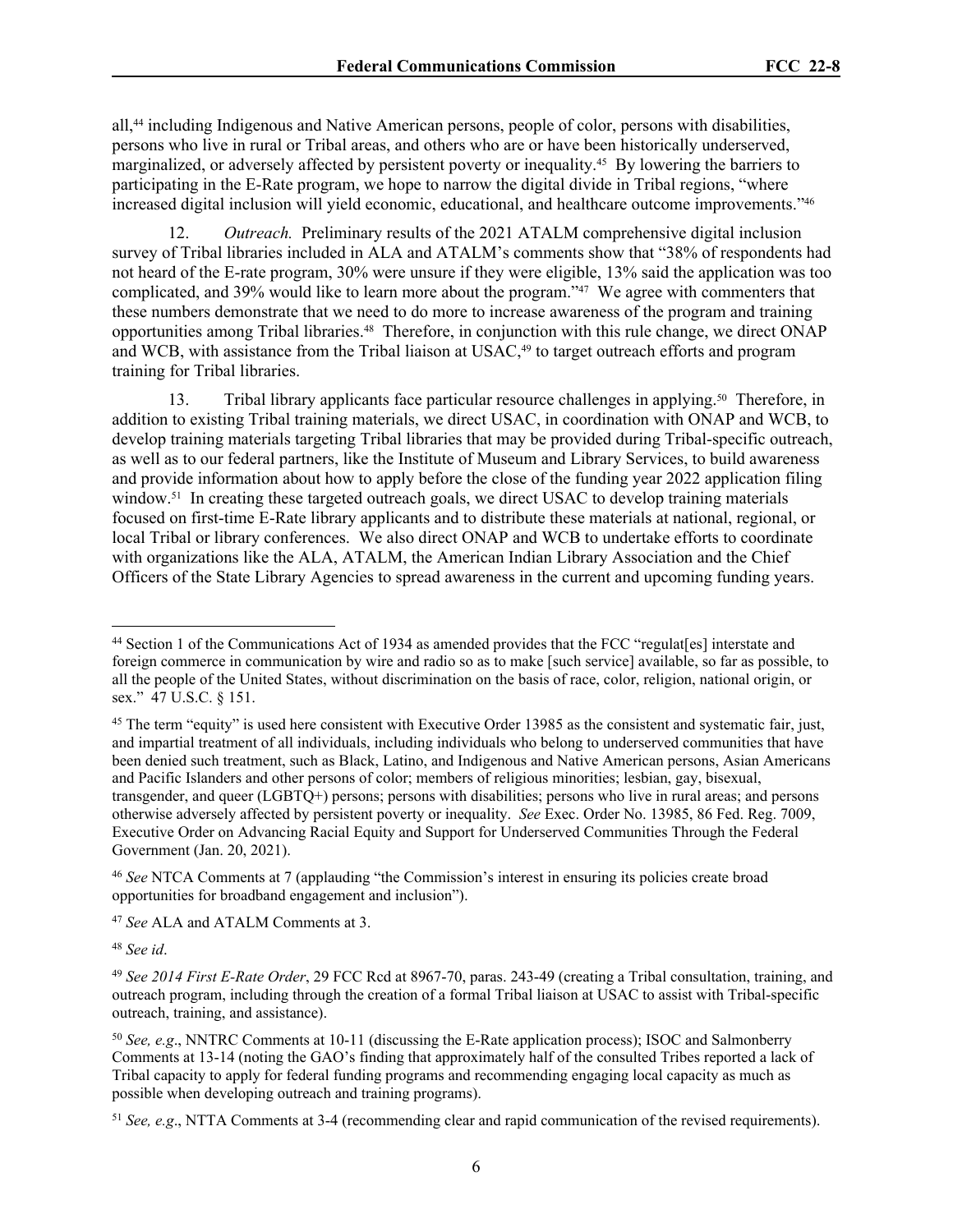14. *Measuring Participation*. Adopting these rule changes and targeting specific Tribal library outreach are important steps towards our goal of increasing participation and access to E-Rate support for Tribal libraries. We also, consistent with the recommendation from the Government Accountability Office in 2016,<sup>52</sup> seek to determine whether we are successfully achieving the E-Rate program's goals, including ensuring affordable access to high-speed broadband sufficient to support robust connectivity for all libraries and making the program's processes fast, simple, and efficient.53 To do so, we now adopt new measures for these two goals by specifically measuring participation of Tribal libraries in future funding years and the speed of processing Tribal library applications, and we direct USAC to measure progress towards achieving the Commission's program goals. By creating specific Tribal library participation performance measures, we can monitor performance of the E-Rate program over time and assess whether the Commission's rules, policies, and outreach need to be revisited to draw more Tribal library applicants into the program.<sup>54</sup>

15. *Other Issues Raised.* The importance of this rule clarification,<sup>55</sup> combined with the E-Rate program's funding year calendar – which generally accepts funding applications during the first quarter of the calendar year for the upcoming school year – make speedy action critical. Therefore, to ensure these rule changes are effective before the close of the funding year 2022 E-Rate application filing window, we decline to address several of the issues raised by comments to the *Tribal Libraries NPRM* regarding the E-Rate program at this time.<sup>56</sup> We appreciate the many comments raising broader issues with the E-Rate program and look forward to revisiting these issues.

#### **IV. PROCEDURAL MATTERS**

16. *Final Regulatory Flexibility Analysis*. The Regulatory Flexibility Act of 1980 (RFA) requires that an agency prepare a regulatory flexibility analysis for notice and comment rulemakings, unless the agency certifies that "the rule will not, if promulgated, have a significant economic impact on a substantial number of small entities." Accordingly, we have prepared a Final Regulatory Flexibility Analysis (FRFA) concerning the possible impact of the rule changes contained in this Report and Order on small entities. The FRFA is set forth in Appendix B.

17. *Paperwork Reduction Act.* This document does not contain proposed information collection(s) subject to the Paperwork Reduction Act of 1995 (PRA), Public Law 104-13.57 In addition, therefore, it does not contain any new or modified information collection burden for small business concerns with fewer than 25 employees, pursuant to the Small Business Paperwork Relief Act of 2002, Public Law 107-198, see 44 U.S.C. § 3506(c)(4).<sup>58</sup>

<sup>55</sup> *See, e.g.*, *id.* at 1 (stating that updating the definition is the most critical step the Commission can take).

<sup>56</sup> *See, e.g.*, ALA and ATALM Comments at 4-5 (recommending that the Commission add a member to the USAC board to represent Tribal libraries); ISOC and Salmonberry Comments at 3, 11, 13-14 (recommending setting aside five percent of the available E-Rate support for Tribal schools and libraries, as well as using preference rules and other measures to increase the use of local capacity for outreach and training initiatives); NNTRC Comments at 11- 12 (seeking broader changes to the E-Rate program rules to reduce complexity or change the recovery rules to reduce the risk of recoveries for good faith program violations); NNTRC Comments at 12-13 (asking the Commission to set a firm statute of limitations for recovery of funds).

<sup>57</sup> 44 U.S.C. §§ 3501-3520.

<sup>58</sup> *See* 44 U.S.C. § 3506(c)(4).

<sup>52</sup> *See* 2016 GAO Report at 30-31.

<sup>53</sup> *See 2014 First E-Rate Order*, 29 FCC Rcd at 8881, 8891 paras. 26, 55 (adopting two of the E-Rate program goals).

<sup>54</sup> *See generally* ALA and ATALM Comments at 4 (agreeing that the Commission should establish performance measures to measure progress towards participation and connectivity).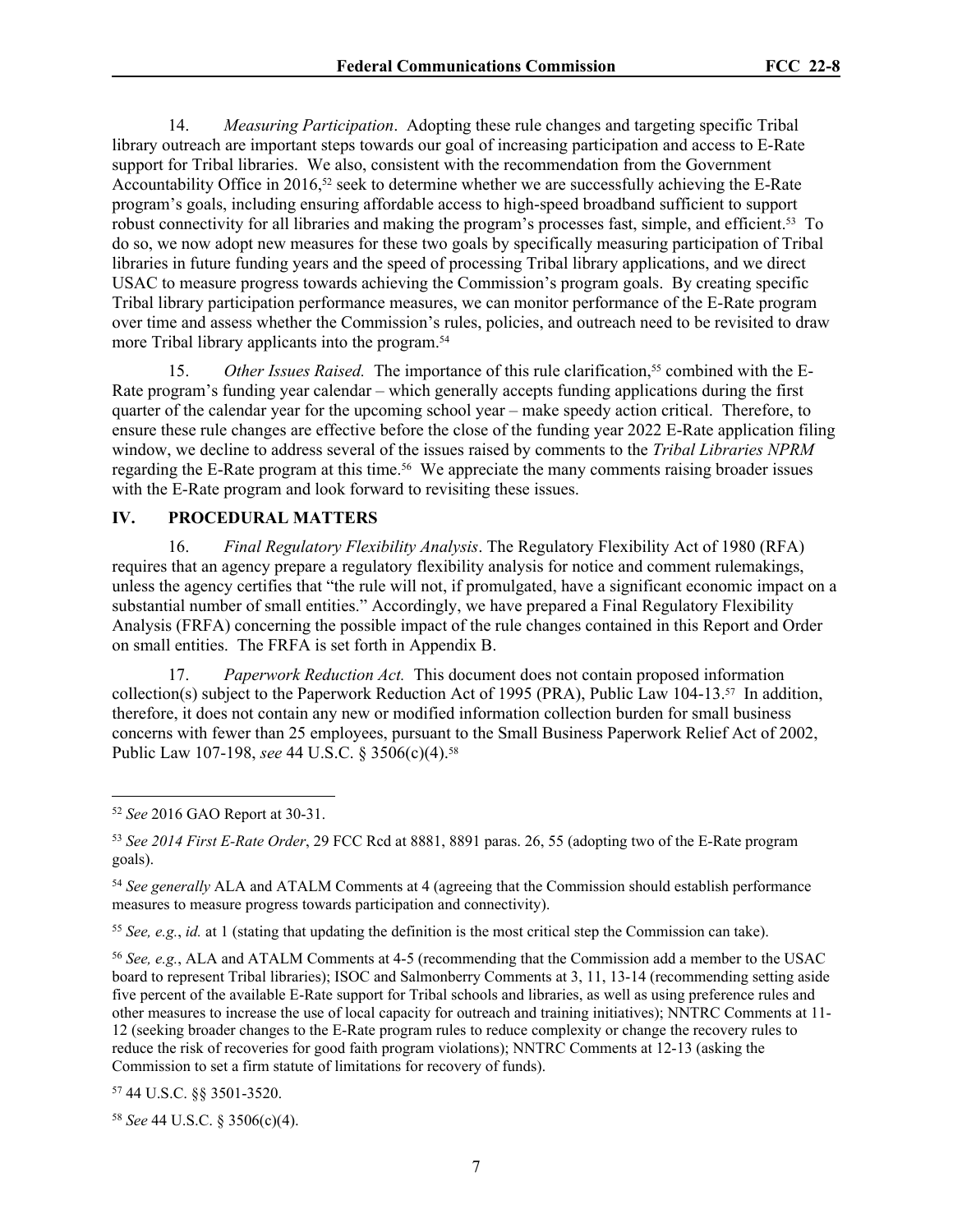18. *Congressional Review Act*. The Commission has determined, and the Administrator of the Office of Information and Regulatory Affairs, Office of Management and Budget (OMB), concurs, that this rule is "non-major" under the Congressional Review Act, 5 U.S.C. § 804(2). The Commission will send a copy of this Report and Order to Congress and the Government Accountability Office pursuant to 5 U.S.C.  $\S$  801(a)(1)(A).

## **V. ORDERING CLAUSES**

19. Accordingly, IT IS ORDERED that, pursuant to the authority contained in sections 1 through 3, 201-202, 254, and 303(r) of the Communications Act of 1934, as amended, 47 U.S.C. §§ 151- 153, 201-202, 254, and 303(r), this Report and Order IS ADOPTED, and sections 54.500 and 54.501(b)(1) of the Commission's rules, 47 CFR §§ 54.500 and 54.501(b)(1), ARE AMENDED as set forth in Appendix A, and such rule amendments shall be effective thirty (30) days after the publication of this Report and Order in the Federal Register.

20. IT IS FURTHER ORDERED that the Commission's Consumer and Governmental Affairs Bureau, Reference Information Center, SHALL SEND a copy of this Report and Order, including the Final Regulatory Flexibility Analysis, to the Chief Counsel for Advocacy of the Small Business Administration.

21. IT IS FURTHER ORDERED that the Commission SHALL SEND a copy of this Report and Order in a report to be sent to Congress and the Government Accountability Office pursuant to the Congressional Review Act, *see* 5 U.S.C. § 801(a)(1)(A).

#### FEDERAL COMMUNICATIONS COMMISSION

Marlene H. Dortch Secretary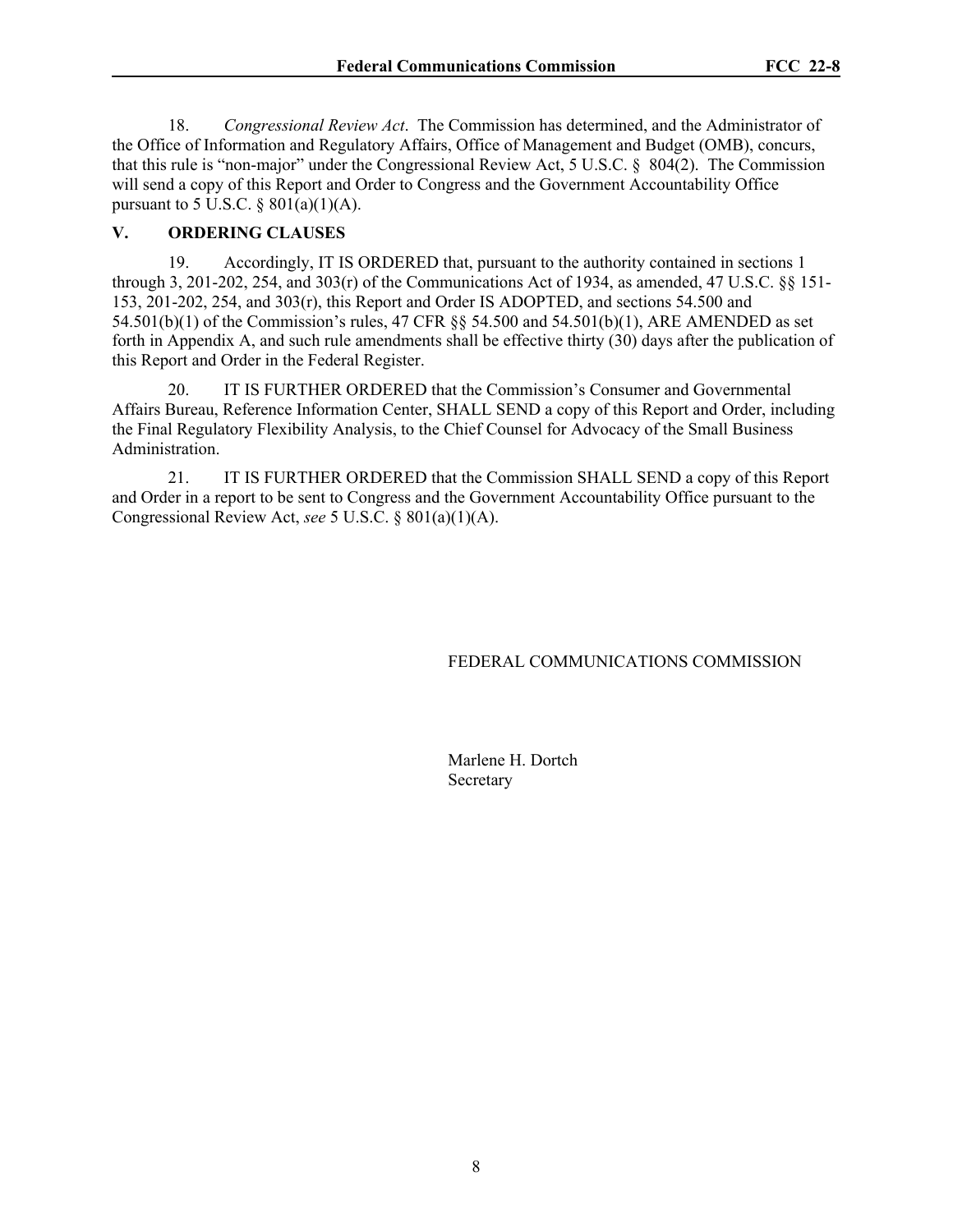## **APPENDIX A**

## **Final Rules**

For the reasons set forth above, we amend part 54 of title 47 of the Code of Federal Regulations as follows:

## **PART 54 – UNIVERSAL SERVICE**

1. The authority for part 54 continues to read as follows:

AUTHORITY: 47 U.S.C. 151, 154(i), 155, 201, 205, 214, 219, 220, 229, 254, 303(r), 403, 1004, 1302, and 1601-1609, unless otherwise noted.

2. Amend § 54.500 to amend the definition of "library" to read as follows:

#### **§ 54.500 Terms and definitions.**

**\*\*\*\*\***

*Library*. A "library" includes:

- (1) A public library;
- (2) A public elementary school or secondary school library;
- (3) A Tribal library;
- (4) An academic library;
- (5) A research library, which for the purpose of this section means a library that:
	- (i) Makes publicly available library services and materials suitable for scholarly research and not otherwise available to the public; and
	- (ii) Is not an integral part of an institution of higher education; and
- (6) A private library, but only if the state in which such private library is located determines that the library should be considered a library for the purposes of this definition.
- 3. Revise  $\S$  54.501 by revising paragraph (b)(1) to read as follows:

## **§ 54.501 Eligible recipients.**

**\*\*\*\*\***

- (b) *Libraries*.
	- (1) Only libraries eligible for assistance from a State library administrative agency under the Library Services and Technology Act (20 U.S.C. § 9122) and not excluded under paragraphs (b)(2) or (3) of this section shall be eligible for discounts under this subpart.
	- (2) \*\*\*
	- (3) \*\*\*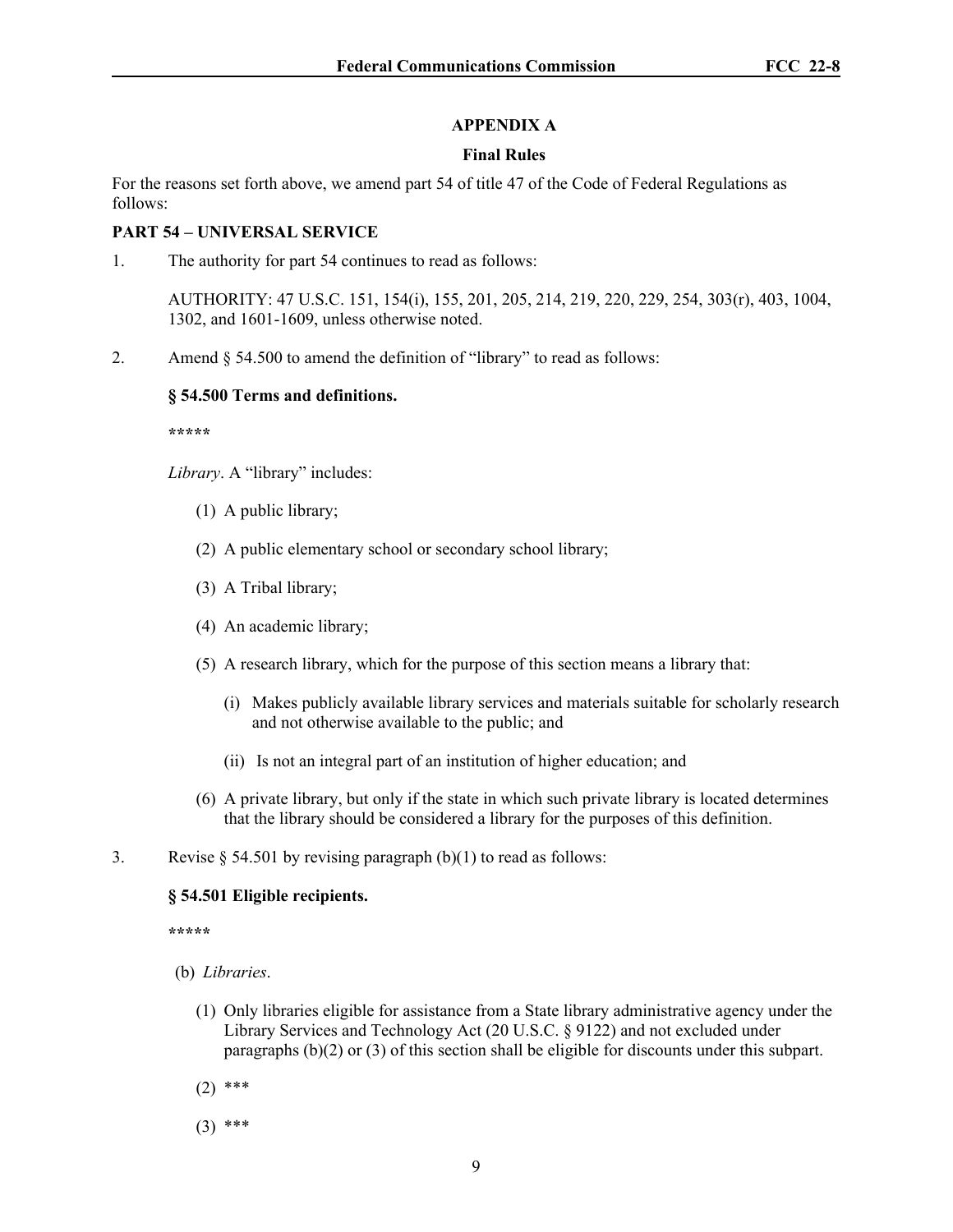# **APPENDIX B**

# **Final Regulatory Flexibility Analysis**

1. As required by the Regulatory Flexibility Act of 1980, as amended  $(RFA)$ ,<sup>1</sup> the Commission included an Initial Regulatory Flexibility Analysis (IRFA) of the possible significant economic impact on a substantial number of small entities by the policies and rules proposed in the Schools and Libraries Universal Service Support Mechanism Notice of Proposed Rulemaking, *Tribal*  Libraries NPRM<sup>2</sup>. The Commission sought written public comment on the proposals in the *Tribal Libraries NPRM*, including comment on the IRFA. The Commission did not receive any relevant comments in response to this IRFA. This Final Regulatory Flexibility Analysis (FRFA) conforms to the RFA.<sup>3</sup>

# **A. Need for, and Objectives of, the Report and Order**

2. The Commission is required by Section 254 of the Communications Act of 1934, as amended, to promulgate rules to implement the universal service provisions of Section 254.<sup>4</sup> On May 8, 1997, the Commission adopted rules to reform its system of universal service support mechanisms so that universal service is preserved and advanced as markets move toward competition.<sup>5</sup> Specifically, under the schools and libraries universal service support mechanism, also known as the E-Rate program, eligible schools, libraries, and consortia that include eligible schools and libraries may receive discounts for eligible telecommunications services, Internet access, and internal connections.<sup>6</sup>

3. Taking steps to close the digital divide is a top priority for the Commission. The E-Rate program provides a vital source of support to schools and libraries, ensuring that students and library patrons across the nation have access to high-speed broadband and essential communications services. In this Report and Order, we update the E-Rate program rules to be consistent with the amended Library Services and Technology Act (LSTA),<sup>7</sup> and clarify that Tribal libraries are eligible to apply for and receive E-Rate funding.

# **B. Summary of Significant Issues Raised by Public Comments in Response to the IRFA**

4. There were no comments filed that specifically address the rules and policies proposed in the IRFA.

# **C. Response to Comments by the Chief Counsel for Advocacy of the Small Business Administration**

5. Pursuant to the Small Business Jobs Act of 2010,<sup>8</sup> which amended the RFA, the Commission is required to respond to any comments filed by the Chief Counsel of the Small Business Administration (SBA), and to provide a detailed statement of any change made to the proposed rule(s) as

<sup>3</sup> *See* 5 U.S.C. § 604.

<sup>4</sup> *See generally* 47 U.S.C. § 254.

<sup>5</sup> *Federal-State Joint Board on Universal Service*, CC Docket No. 96-45, Report and Order, 12 FCC Rcd 8776 (1997) (*First Report and Order*).

6 47 CFR § 54.502.

7 Museum and Library Services Act of 2018, Pub. L. 115-410, 132 Stat. 5416 (2018) (Museum and Library Services Act of 2018).

 $85$  U.S.C. § 604(a)(3).

<sup>&</sup>lt;sup>1</sup> 5 U.S.C. § 603. The RFA, 5 U.S.C. § 601 - 612, has been amended by the Small Business Regulatory Enforcement Fairness Act of 1996 (SBREFA), Pub. L. No. 104-121, Title II, 110 Stat. 857 (1996).

<sup>2</sup> *Schools and Libraries Universal Service Support Mechanism,* CC Docket No. 02-6, Notice of Proposed Rulemaking, FCC 21-107, 2021 WL 4735488, at \*1 paras. 2-3 (Oct. 1, 2021) (*Tribal Libraries NPRM*).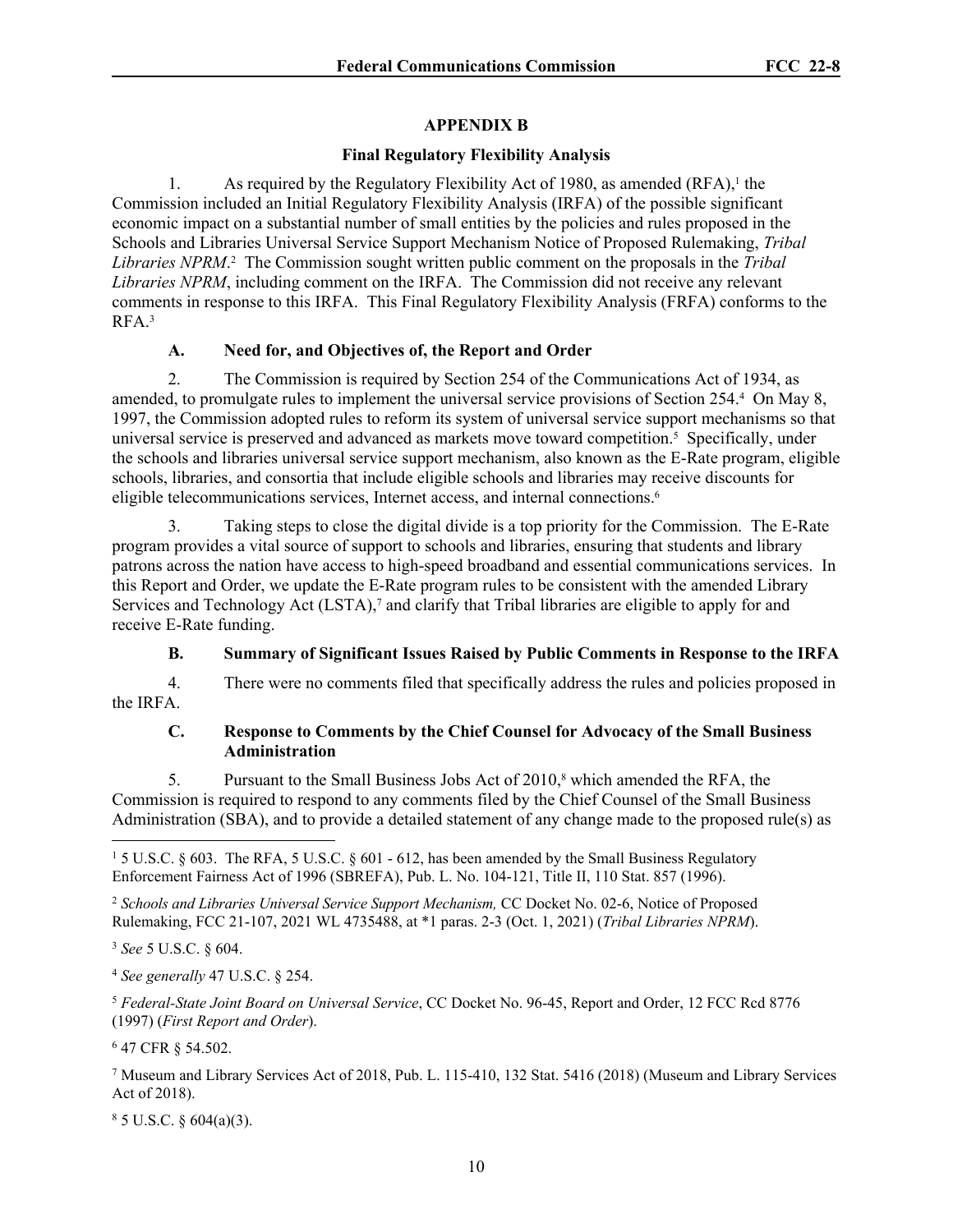a result of those comments.<sup>9</sup> The Chief Counsel did not file any comments in response to the proposed rule(s) in this proceeding.

## **D. Description and Estimate of the Number of Small Entities to Which the Rules Will Apply**

6. The RFA directs agencies to provide a description of and, where feasible, and estimate of the number of small entities that may be affected by the proposed rules, if adopted.10 The RFA generally defines the term "small entity" as having the same meaning as the terms "small business," "small organization," and "small governmental jurisdiction."11 In addition, the term "small business" has the same meaning as the term "small business concern" under the Small Business Act.<sup>12</sup> A small business concern is one that: (1) is independently owned and operated; (2) is not dominant in its field of operation; and (3) satisfies any additional criteria established by the Small Business Administration (SBA).<sup>13</sup>

7. *Small Businesses, Small Organizations, Small Governmental Jurisdictions.* Our actions, over time, may affect small entities that are not easily categorized at present. We therefore describe here, at the outset, three broad groups of small entities that could be directly affected herein.14 First, while there are industry specific size standards for small businesses that are used in the regulatory flexibility analysis, according to data from the SBA's Office of Advocacy, in general a small business is an independent business having fewer than 500 employees.15 These types of small businesses represent 99.9% of all businesses in the United States, which translates to 30.7 million businesses.<sup>16</sup>

Next, the type of small entity described as a "small organization" is generally "any notfor-profit enterprise which is independently owned and operated and is not dominant in its field."17 The Internal Revenue Service (IRS) uses a revenue benchmark of \$50,000 or less to delineate its annual electronic filing requirements for small exempt organizations.18 Nationwide, for tax year 2018, there

9 *Id*.

 $10\,5$  U.S.C. § 603(b)(3).

 $11\,5$  U.S.C. § 601(6).

<sup>12</sup> 5 U.S.C. § 601(3) (incorporating by reference the definition of "small business concern" in 15 U.S.C. § 632(a)). Pursuant to the RFA, the statutory definition of a small business applies "unless an agency, after consultation with the Office of Advocacy of the Small Business Administration and after opportunity for public comment, establishes one or more definitions of such term which are appropriate to the activities of the agency and publishes such definition(s) in the Federal Register."

<sup>13</sup> Small Business Act, 15 U.S.C. § 632.

<sup>14</sup> *See* 5 U.S.C. § 601(3)-(6).

<sup>15</sup> *See* SBA, Office of Advocacy, Frequently Asked Questions, "What is a small business?," <https://cdn.advocacy.sba.gov/wp-content/uploads/2021/11/03093005/Small-Business-FAQ-2021.pdf>. (Nov 2021).

<sup>16</sup> *Id*.

<sup>17</sup> 5 U.S.C. § 601(4).

<sup>&</sup>lt;sup>18</sup> The IRS benchmark is similar to the population of less than 50,000 benchmark in 5 U.S.C  $\S 601(5)$  that is used to define a small governmental jurisdiction. Therefore, the IRS benchmark has been used to estimate the number small organizations in this small entity description. S*ee* Annual Electronic Filing Requirement for Small Exempt Organizations — Form 990-N (e-Postcard), "Who must file,["https://www.irs.gov/charities-non-profits/annual](https://www.irs.gov/charities-non-profits/annual-electronic-filing-requirement-for-small-exempt-organizations-form-990-n-e-postcard)[electronic-filing-requirement-for-small-exempt-organizations-form-990-n-e-postcard](https://www.irs.gov/charities-non-profits/annual-electronic-filing-requirement-for-small-exempt-organizations-form-990-n-e-postcard). We note that the IRS data does not provide information on whether a small exempt organization is independently owned and operated or dominant in its field.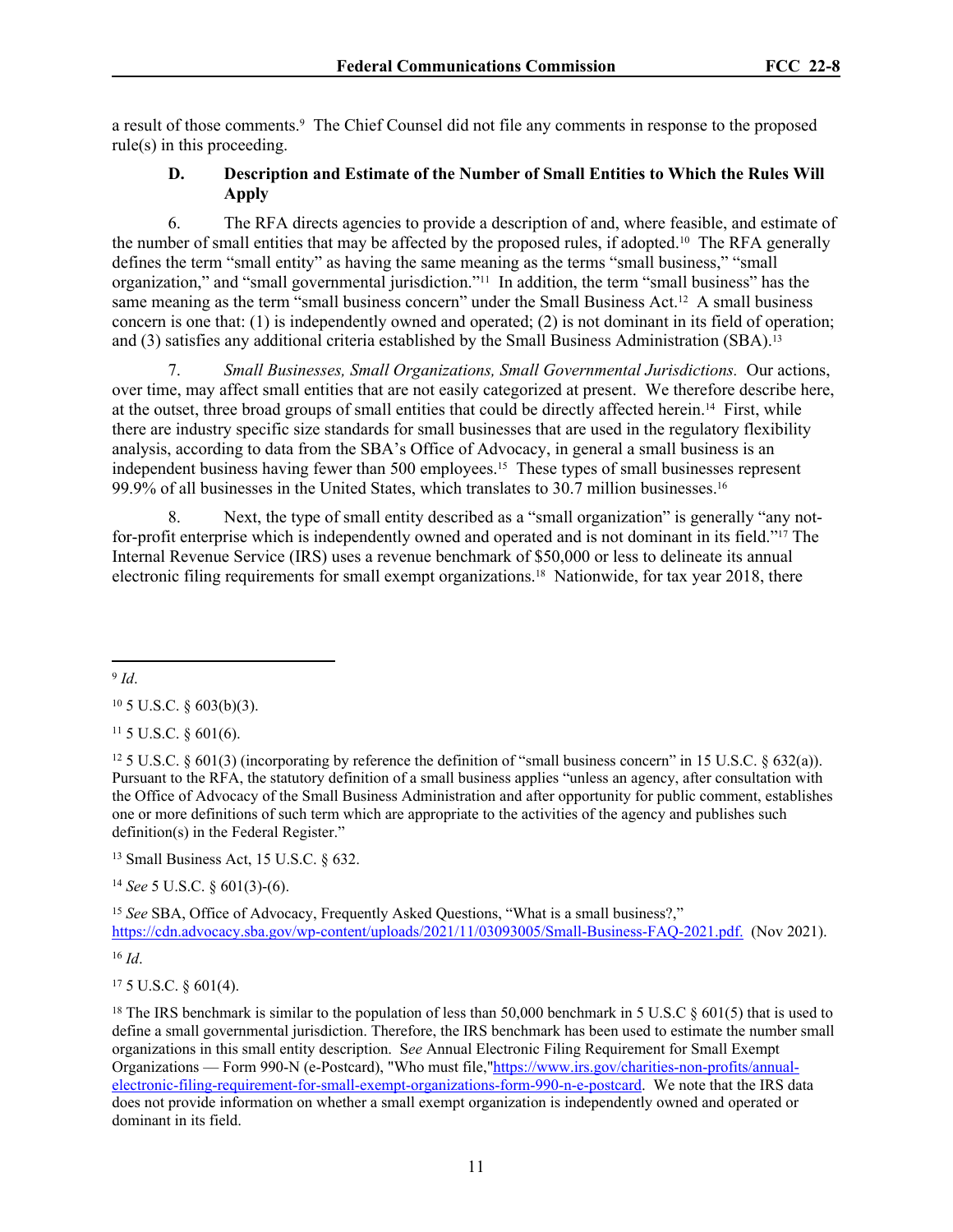were approximately 571,709 small exempt organizations in the U.S. reporting revenues of \$50,000 or less according to the registration and tax data for exempt organizations available from the IRS.<sup>19</sup>

9. Finally, the small entity described as a "small governmental jurisdiction" is defined generally as "governments of cities, counties, towns, townships, villages, school districts, or special districts, with a population of less than fifty thousand."<sup>20</sup> U.S. Census Bureau data from the 2017 Census of Governments21 indicate that there were 90,075 local governmental jurisdictions consisting of general purpose governments and special purpose governments in the United States.22 Of this number there were 36,931 general purpose governments (county23, municipal and town or township24) with populations of less than 50,000 and 12,040 special purpose governments - independent school districts<sup>25</sup> with enrollment populations of less than 50,000.26 Accordingly, based on the 2017 U.S. Census of Governments data, we estimate that at least 48,971 entities fall into the category of "small governmental jurisdictions."<sup>27</sup>

 $20$  5 U.S.C. § 601(5).

<sup>19</sup> *See* Exempt Organizations Business Master File Extract (EO BMF), "CSV Files by Region," [https://www.irs.gov/charities-non-profits/exempt-organizations-business-master-file-extract-eo-bmf.](https://www.irs.gov/charities-non-profits/exempt-organizations-business-master-file-extract-eo-bmf) The IRS Exempt Organization Business Master File (EO BMF) Extract provides information on all registered taxexempt/non-profit organizations. The data utilized for purposes of this description was extracted from the IRS EO BMF data for Region 1-Northeast Area (76,886), Region 2-Mid-Atlantic and Great Lakes Areas (221,121), and Region 3-Gulf Coast and Pacific Coast Areas (273,702) which includes the continental U.S., Alaska, and Hawaii. This data does not include information for Puerto Rico.

<sup>21</sup> *See* 13 U.S.C. § 161. The Census of Governments survey is conducted every five (5) years compiling data for years ending with "2" and "7". *See also* Census of Governments, [https://www.census.gov/programs](https://www.census.gov/programs-surveys/cog/about.html)[surveys/cog/about.html.](https://www.census.gov/programs-surveys/cog/about.html)

<sup>22</sup> *See* U.S. Census Bureau, 2017 Census of Governments – Organization Table 2. Local Governments by Type and State: 2017 [CG1700ORG02]. <https://www.census.gov/data/tables/2017/econ/gus/2017-governments.html>. Local governmental jurisdictions are made up of general purpose governments (county, municipal and town or township) and special purpose governments (special districts and independent school districts). *See also* Table 2. CG1700ORG02 Table Notes\_Local Governments by Type and State\_2017.

<sup>23</sup> *See* U.S. Census Bureau, 2017 Census of Governments - Organization, Table 5. County Governments by Population-Size Group and State: 2017 [CG1700ORG05]. [https://www.census.gov/data/tables/2017/econ/gus/2017](https://www.census.gov/data/tables/2017/econ/gus/2017-governments.html) [governments.html](https://www.census.gov/data/tables/2017/econ/gus/2017-governments.html). There were 2,105 county governments with populations less than 50,000. This category does not include subcounty (municipal and township) governments.

<sup>24</sup> *See* U.S. Census Bureau, 2017 Census of Governments - Organization, Table 6. Subcounty General-Purpose Governments by Population-Size Group and State: 2017 [CG1700ORG06]. <https://www.census.gov/data/tables/2017/econ/gus/2017-governments.html>. There were 18,729 municipal and 16,097 town and township governments with populations less than 50,000.

<sup>25</sup> *See* U.S. Census Bureau, 2017 Census of Governments - Organization, Table 10. Elementary and Secondary School Systems by Enrollment-Size Group and State: 2017 [CG1700ORG10]. <https://www.census.gov/data/tables/2017/econ/gus/2017-governments.html>. There were 12,040 independent school districts with enrollment populations less than 50,000. *See also* Table 4. Special-Purpose Local Governments by State Census Years 1942 to 2017 [CG1700ORG04], CG1700ORG04 Table Notes\_Special Purpose Local Governments by State\_Census Years 1942 to 2017.

<sup>&</sup>lt;sup>26</sup> While the special purpose governments category also includes local special district governments, the 2017 Census of Governments data does not provide data aggregated based on population size for the special purpose governments category. Therefore, only data from independent school districts is included in the special purpose governments category.

<sup>&</sup>lt;sup>27</sup> This total is derived from the sum of the number of general purpose governments (county, municipal and town or township) with populations of less than 50,000 (36,931) and the number of special purpose governments independent school districts with enrollment populations of less than 50,000 (12,040), from the 2017 Census of Governments - Organizations Tables 5, 6, and 10.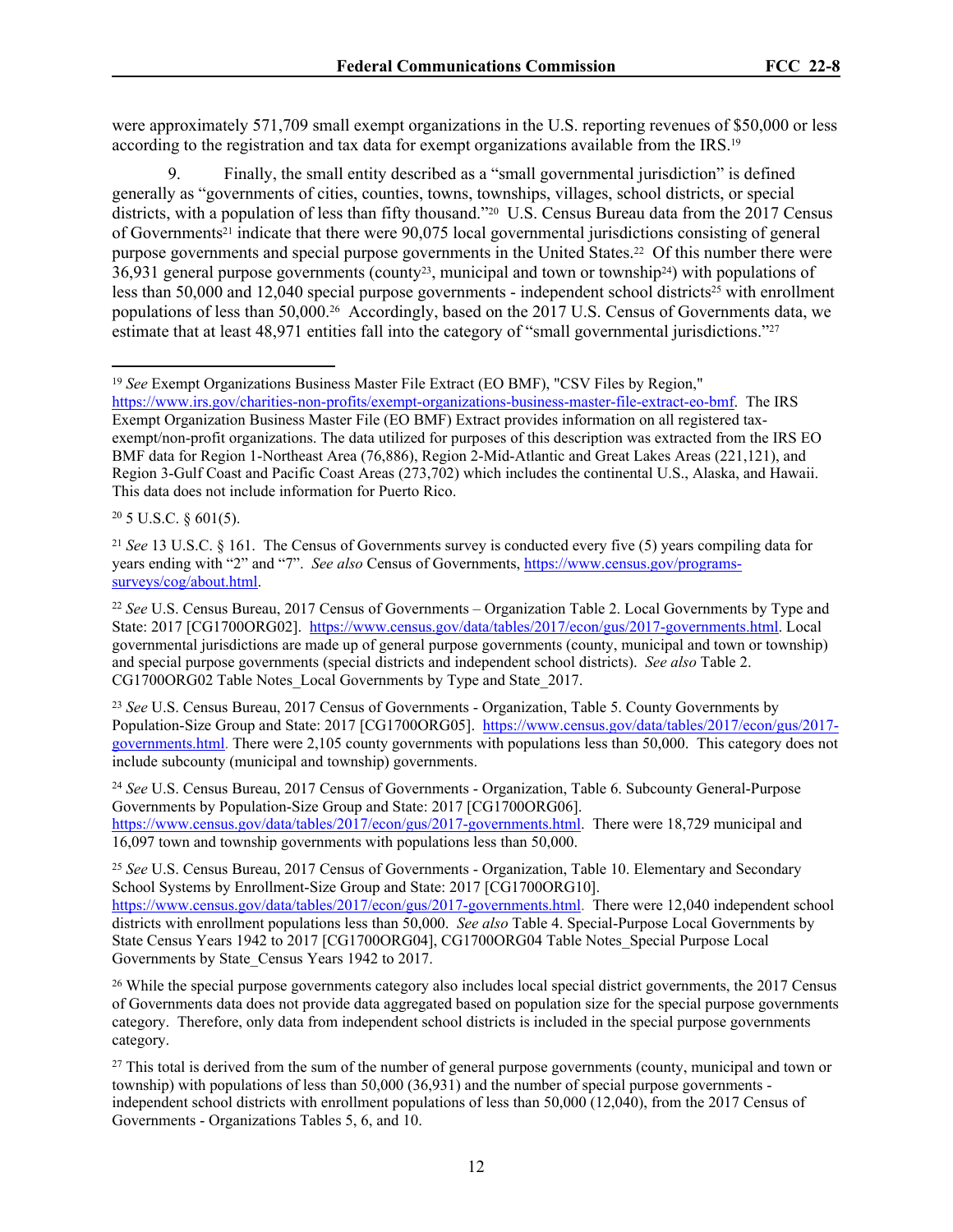# **1. Schools and Libraries**

10. As noted, a "small entity" includes non-profit and small government entities. Under the schools and libraries universal service support mechanism, which provides support for elementary and secondary schools and libraries, an elementary school is generally "a non-profit institutional day or residential school that provides elementary education, as determined under state law."28 A secondary school is generally defined as "a non-profit institutional day or residential school that provides secondary education, as determined under state law," and not offering education beyond grade 12.29 A library includes "(1) a public library, (2) a public elementary school or secondary school library, (3) an academic library, (4) a research library, . . . . and (5) a private library, but only if the state in which such private library is located determines that the library should be considered a library for the purposes of this definition."30 The rule changes adopted in this Report and Order update the definition of library to add Tribal libraries. For-profit schools and libraries, and schools and libraries with endowments in excess of \$50,000,000, are not eligible to receive discounts under the program, nor are libraries whose budgets are not completely separate from any schools.<sup>31</sup> Certain other statutory definitions apply as well.<sup>32</sup> The SBA has defined for-profit, elementary and secondary schools and libraries having \$6 million or less in annual receipts as small entities.33 In funding year 2017, approximately 103,699 schools and 11,810 libraries received funding under the schools and libraries universal service mechanism. Although we are unable to estimate with precision the number of these entities that would qualify as small entities under SBA's size standard, we estimate that fewer than 103,699 schools and 11,810 libraries might be affected annually by our action, notwithstanding the fact that more Tribal libraries may be encouraged to apply for funding under the rule change in the Report and Order.

# **2. Telecommunications Service Providers**

11. *Wired Telecommunications Carriers.* The U.S. Census Bureau defines this industry as "establishments primarily engaged in operating and/or providing access to transmission facilities and infrastructure that they own and/or lease for the transmission of voice, data, text, sound, and video using wired communications networks. Transmission facilities may be based on a single technology or a combination of technologies. Establishments in this industry use the wired telecommunications network facilities that they operate to provide a variety of services, such as wired telephony services, including VoIP services, wired (cable) audio and video programming distribution, and wired broadband internet services. By exception, establishments providing satellite television distribution services using facilities and infrastructure that they operate are included in this industry."34 The SBA has developed a small business size standard for Wired Telecommunications Carriers, which consists of all such companies having 1,500 or fewer employees.<sup>35</sup> U.S. Census Bureau data for 2012 show that there were 3,117 firms

<sup>29</sup> *Id*.

<sup>30</sup> *Id*.

<sup>32</sup> 47 CFR § 54.500.

<sup>33</sup> 13 CFR § 121.201; NAICS codes 611110 and 519120 (NAICS code 519120 was previously 514120).

<sup>34</sup> *See* U.S. Census Bureau, *2017 NAICS Definition, "517311 Wired Telecommunications Carriers,"* [https://www.census.gov/naics/?input=517311&year=2017&details=517311.](https://www.census.gov/naics/?input=517311&year=2017&details=517311)

<sup>35</sup> *See* 13 CFR § 121.201, NAICS Code 517311 (previously 517110).

<sup>36</sup> *See* U.S. Census Bureau, *2012 Economic Census of the United States,* Table ID: EC1251SSSZ5, *Information: Subject Series - Estab & Firm Size: Employment Size of Firms for the U.S.: 2012, NAICS Code 517110,* 

(continued….)

<sup>28</sup> 47 CFR § 54.500.

<sup>31</sup> 47 CFR § 54.501.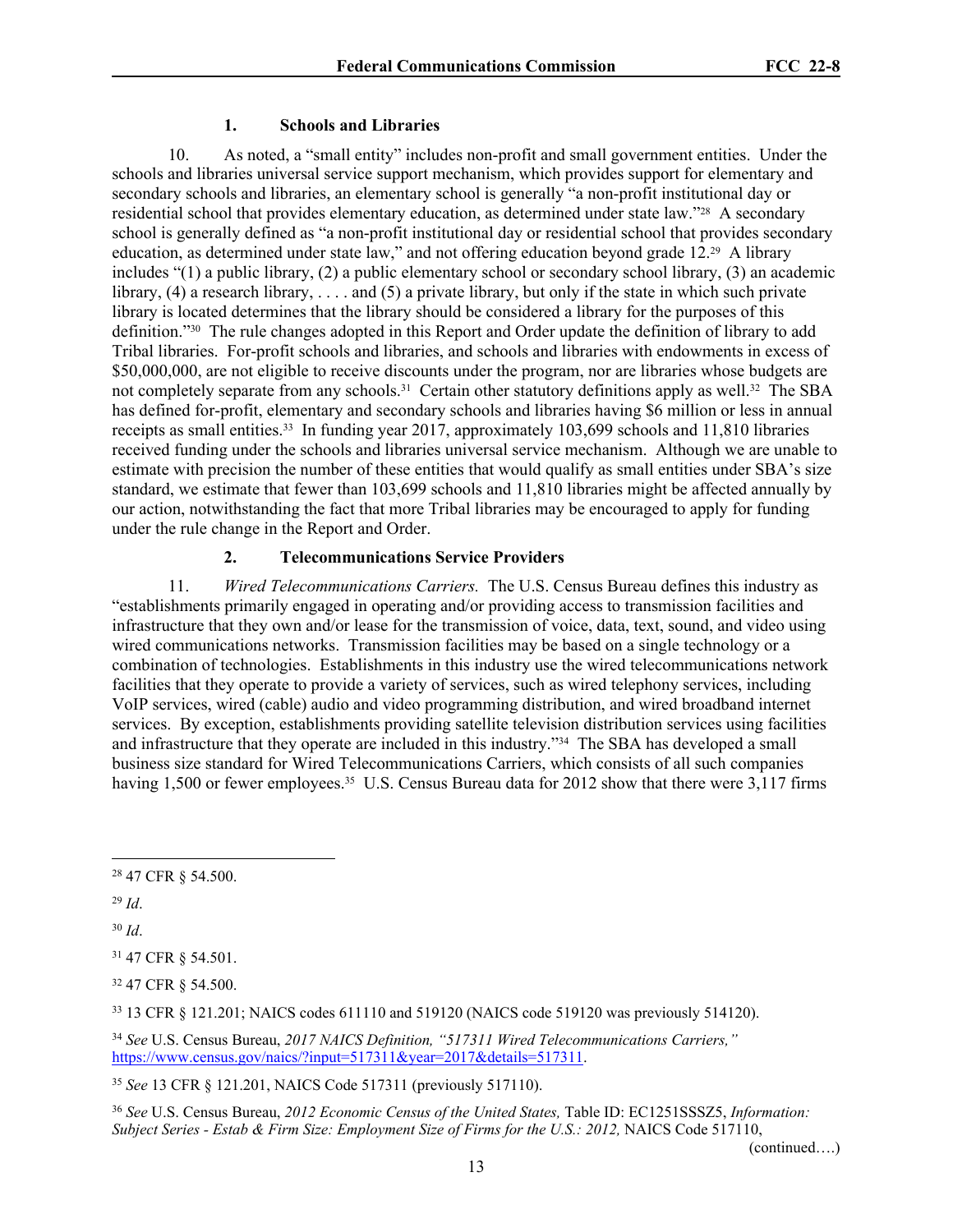that operated that year.36 Of this total, 3,083 operated with fewer than 1,000 employees.37 Thus, under this size standard, the majority of firms in this industry can be considered small.

12. *All Other Telecommunications.* The "All Other Telecommunications" category is comprised of establishments primarily engaged in providing specialized telecommunications services, such as satellite tracking, communications telemetry, and radar station operation.<sup>38</sup> This industry also includes establishments primarily engaged in providing satellite terminal stations and associated facilities connected with one or more terrestrial systems and capable of transmitting telecommunications to, and receiving telecommunications from, satellite systems.39 Establishments providing Internet services or voice over Internet protocol (VoIP) services via client-supplied telecommunications connections are also included in this industry.40 The SBA has developed a small business size standard for "All Other Telecommunications", which consists of all such firms with annual receipts of \$35 million or less.41 For this category, U.S. Census Bureau data for 2012 show that there were 1,442 firms that operated for the entire year.42 Of those firms, a total of 1,400 had annual receipts less than \$25 million and 15 firms had annual receipts of \$25 million to \$49, 999,999.43 Thus, the Commission estimates that the majority of "All Other Telecommunications" firms potentially affected by our action can be considered small.

13. *Wireless Telecommunications Carriers (except Satellite).* This industry comprises establishments engaged in operating and maintaining switching and transmission facilities to provide communications via the airwaves. Establishments in this industry have spectrum licenses and provide services using that spectrum, such as cellular services, paging services, wireless internet access, and wireless video services.<sup>44</sup> The appropriate size standard under SBA rules is that such a business is small if it has 1,500 or fewer employees.<sup>45</sup> For this industry, U.S. Census Bureau data for 2012 show that there were 967 firms that operated for the entire year.<sup>46</sup> Of this total, 955 firms employed fewer than 1,000 employees and 12 firms employed 1,000 employees or more.<sup>47</sup> Thus under this category and the

[https://data.census.gov/cedsci/table?text=EC1251SSSZ5&n=517110&tid=ECNSIZE2012.EC1251SSSZ5&hidePrev](https://data.census.gov/cedsci/table?text=EC1251SSSZ5&n=517110&tid=ECNSIZE2012.EC1251SSSZ5&hidePreview=false) [iew=false.](https://data.census.gov/cedsci/table?text=EC1251SSSZ5&n=517110&tid=ECNSIZE2012.EC1251SSSZ5&hidePreview=false)

<sup>37</sup> *Id.* The available U.S. Census Bureau data does not provide a more precise estimate of the number of firms that meet the SBA size standard.

<sup>38</sup> *See* U.S. Census Bureau, *2017 NAICS Definition*, "*517919 All Other Telecommunications,*" [https://www.census.gov/naics/?input=517919&year=2017&details=517919.](https://www.census.gov/naics/?input=517919&year=2017&details=517919)

<sup>39</sup> *Id.*

<sup>40</sup>*Id*.

<sup>41</sup> *See* 13 CFR § 121.201, NAICS Code 517919.

<sup>42</sup> *See* U.S. Census Bureau, *2012 Economic Census of the United States*, Table ID: EC1251SSSZ4, *Information: Subject Series - Estab and Firm Size: Receipts Size of Firms for the U.S.: 2012*, NAICS Code 517919, [https://data.census.gov/cedsci/table?text=EC1251SSSZ4&n=517919&tid=ECNSIZE2012.EC1251SSSZ4&hidePrev](https://data.census.gov/cedsci/table?text=EC1251SSSZ4&n=517919&tid=ECNSIZE2012.EC1251SSSZ4&hidePreview=false) [iew=false.](https://data.census.gov/cedsci/table?text=EC1251SSSZ4&n=517919&tid=ECNSIZE2012.EC1251SSSZ4&hidePreview=false)

<sup>43</sup> *Id.* The available U.S. Census Bureau data does not provide a more precise estimate of the number of firms that meet the SBA size standard.

<sup>44</sup> *See* U.S. Census Bureau, *2017 NAICS Definition, "517312 Wireless Telecommunications Carriers (except Satellite),"* [https://www.census.gov/naics/?input=517312&year=2017&details=517312.](https://www.census.gov/naics/?input=517312&year=2017&details=517312)

<sup>45</sup> *See* 13 CFR § 121.201, NAICS Code 517312 (previously 517210).

<sup>46</sup> *See* U.S. Census Bureau, *2012 Economic Census of the United States*, Table ID: EC1251SSSZ5, *Information: Subject Series: Estab and Firm Size: Employment Size of Firms for the U.S.: 2012*, NAICS Code 517210, [https://data.census.gov/cedsci/table?text=EC1251SSSZ5&n=517210&tid=ECNSIZE2012.EC1251SSSZ5&hidePrev](https://data.census.gov/cedsci/table?text=EC1251SSSZ5&n=517210&tid=ECNSIZE2012.EC1251SSSZ5&hidePreview=false&vintage=2012) [iew=false&vintage=2012.](https://data.census.gov/cedsci/table?text=EC1251SSSZ5&n=517210&tid=ECNSIZE2012.EC1251SSSZ5&hidePreview=false&vintage=2012)

<sup>47</sup> *Id*. The available U.S. Census Bureau data does not provide a more precise estimate of the number of firms that meet the SBA size standard.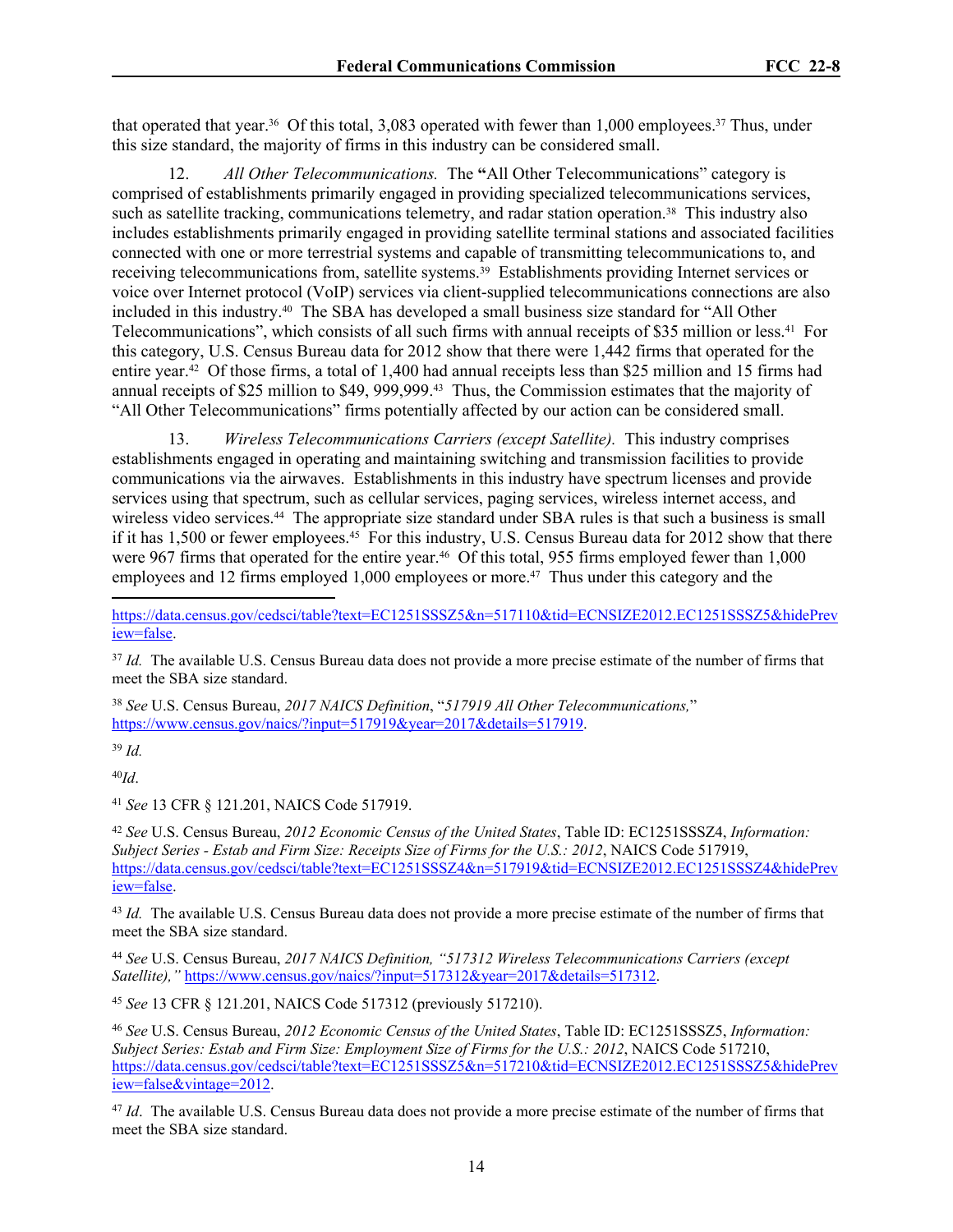associated size standard, the Commission estimates that the majority of Wireless Telecommunications Carriers (except Satellite) are small entities.

14. *Wireless Telephony*. Wireless telephony includes cellular, personal communications services, and specialized mobile radio telephony carriers. The closest applicable SBA category is Wireless Telecommunications Carriers (except Satellite).48 Under the SBA small business size standard, a business is small if it has 1,500 or fewer employees.49 For this industry, U.S. Census Bureau data for 2012 show that there were 967 firms that operated for the entire year.50 Of this total, 955 firms had fewer than 1,000 employees and 12 firms had 1000 employees or more.51 Thus under this category and the associated size standard, the Commission estimates that a majority of these entities can be considered small. According to Commission data, 413 carriers reported that they were engaged in wireless telephony.52 Of these, an estimated 261 have 1,500 or fewer employees and 152 have more than 1,500 employees.53 Therefore, based on Commission data, more than half of these entities can be considered small.

# **3. Internet Service Providers (ISPs)**

15. *Internet Service Providers (Broadband).* Broadband Internet service providers include wired (e.g., cable, DSL) and VoIP service providers using their own operated wired telecommunications infrastructure fall in the category of Wired Telecommunication Carriers.54 Wired Telecommunications Carriers are comprised of establishments primarily engaged in operating and/or providing access to transmission facilities and infrastructure that they own and/or lease for the transmission of voice, data, text, sound, and video using wired telecommunications networks.55 Transmission facilities may be based on a single technology or a combination of technologies.<sup>56</sup> The SBA size standard for this category classifies a business as small if it has 1,500 or fewer employees.57 U.S. Census Bureau data for 2012 show that there were 3,117 firms that operated that year.58 Of this total, 3,083 operated with fewer than

<sup>52</sup> *See* Federal Communications Commission, Wireline Competition Bureau, Industry Analysis and Technology Division, Trends in Telephone Service at Table 5.3 (Sept. 2010) (*Trends in Telephone Service*), [https://apps.fcc.gov/edocs\\_public/attachmatch/DOC-301823A1.pdf](https://apps.fcc.gov/edocs_public/attachmatch/DOC-301823A1.pdf).

<sup>53</sup> *Id*.

<sup>55</sup> *Id.*

<sup>56</sup> *Id.*

<sup>57</sup> *See* 13 CFR § 121.201, NAICS Code 517311 (previously 517110).

<sup>48</sup> *See* U.S. Census Bureau, *2017 NAICS Definition, "517312 Wireless Telecommunications Carriers (except Satellite),*" https://www.census.gov/naics/?input=517312&year=2017&details=517312.

<sup>49</sup> *See* 13 CFR § 121.201, NAICS Code 517312 (previously 517210).

<sup>50</sup> *See* U.S. Census Bureau, *2012 Economic Census of the United States*, Table ID: EC1251SSSZ5, *Information: Subject Series: Estab and Firm Size: Employment Size of Firms for the U.S.: 2012*, NAICS Code 517210, [https://data.census.gov/cedsci/table?text=EC1251SSSZ5&n=517210&tid=ECNSIZE2012.EC1251SSSZ5&hidePrev](https://data.census.gov/cedsci/table?text=EC1251SSSZ5&n=517210&tid=ECNSIZE2012.EC1251SSSZ5&hidePreview=false&vintage=2012) [iew=false&vintage=2012.](https://data.census.gov/cedsci/table?text=EC1251SSSZ5&n=517210&tid=ECNSIZE2012.EC1251SSSZ5&hidePreview=false&vintage=2012)

<sup>51</sup> *Id*. The available U.S. Census Bureau data does not provide a more precise estimate of the number of firms that meet the SBA size standard.

<sup>54</sup> *See* U.S. Census Bureau, *2017 NAICS Definition, "517311 Wired Telecommunications Carriers"*, [https://www.census.gov/naics/?input=517311&year=2017&details=517311.](https://www.census.gov/naics/?input=517311&year=2017&details=517311)

<sup>58</sup> *See* U.S. Census Bureau, *2012 Economic Census of the United States,* Table ID: EC1251SSSZ5, *Information: Subject Series - Estab & Firm Size: Employment Size of Firms for the U.S*.: *2012*, NAICS Code 517110, [https://data.census.gov/cedsci/table?text=EC1251SSSZ5&n=517110&tid=ECNSIZE2012.EC1251SSSZ5&hidePrev](https://data.census.gov/cedsci/table?text=EC1251SSSZ5&n=517110&tid=ECNSIZE2012.EC1251SSSZ5&hidePreview=false) [iew=false.](https://data.census.gov/cedsci/table?text=EC1251SSSZ5&n=517110&tid=ECNSIZE2012.EC1251SSSZ5&hidePreview=false)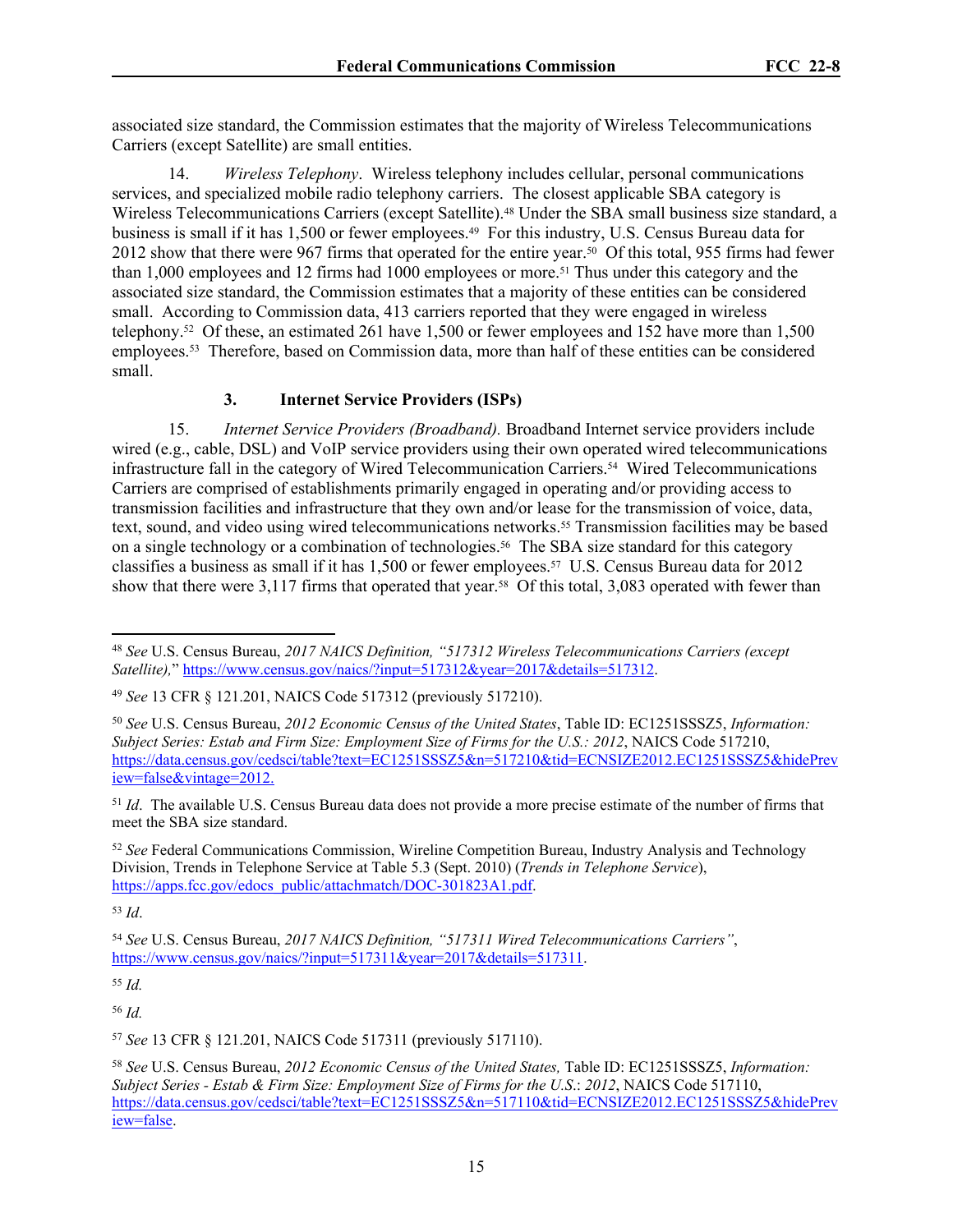1,000 employees.59 Consequently, under this size standard the majority of firms in this industry can be considered small.

16. *Internet Service Providers (Non-Broadband).* Internet access service providers such as Dial-up Internet service providers, VoIP service providers using client-supplied telecommunications connections and Internet service providers using client-supplied telecommunications connections (e.g., dial-up ISPs) fall in the category of All Other Telecommunications.60 The SBA has developed a small business size standard for All Other Telecommunications which consists of all such firms with gross annual receipts of \$35 million or less.<sup>61</sup> For this category, U.S. Census Bureau data for 2012 show that there were 1,442 firms that operated for the entire year.<sup>62</sup> Of these firms, a total of 1,400 had gross annual receipts of less than \$25 million.<sup>63</sup> Consequently, under this size standard a majority of firms in this industry can be considered small.

#### **4. Vendors of Internal Connections**

17. *Vendors of Infrastructure Development or Network Buildout.* The Commission has not developed a small business size standard specifically directed toward manufacturers of network facilities. There are two applicable SBA categories in which manufacturers of network facilities could fall and each have different size standards under the SBA rules. The SBA categories are "Radio and Television Broadcasting and Wireless Communications Equipment" with a size standard of 1,250 employees or less64 and "Other Communications Equipment Manufacturing" with a size standard of 750 employees or less."65 U.S. Census Bureau data for 2012 shows that for Radio and Television Broadcasting and Wireless Communications Equipment firms 841 establishments operated for the entire year.<sup>66</sup> Of that number, 828 establishments operated with fewer than 1,000 employees, and 7 establishments operated with between 1,000 and 2,499 employees.67 For Other Communications Equipment Manufacturing, U.S. Census

<sup>59</sup> *Id.* The available U.S. Census Bureau data does not provide a more precise estimate of the number of firms that meet the SBA size standard.

<sup>60</sup> *See* U.S. Census Bureau, *2017 NAICS Definition, "517919 All Other Telecommunications,"* [https://www.census.gov/naics/?input=517919&year=2017&details=517919.](https://www.census.gov/naics/?input=517919&year=2017&details=517919)

<sup>61</sup> *See* 13 CFR § 121.201, NAICS Code 517919.

<sup>62</sup> *See* U.S. Census Bureau, *2012 Economic Census of the United States*, Table ID: EC1251SSSZ4, *Information: Subject Series - Estab and Firm Size: Receipts Size of Firms for the U.S.: 2012*, NAICS Code 517919, [https://data.census.gov/cedsci/table?text=EC1251SSSZ4&n=517919&tid=ECNSIZE2012.EC1251SSSZ4&hidePrev](https://data.census.gov/cedsci/table?text=EC1251SSSZ4&n=517919&tid=ECNSIZE2012.EC1251SSSZ4&hidePreview=false) [iew=false.](https://data.census.gov/cedsci/table?text=EC1251SSSZ4&n=517919&tid=ECNSIZE2012.EC1251SSSZ4&hidePreview=false)

<sup>63</sup> *Id.* The available U.S. Census Bureau data does not provide a more precise estimate of the number of firms that meet the SBA size standard.

<sup>64</sup> *See* 13 CFR § 121.201, NAICS Code 334220. *See also* U.S. Census Bureau, *2017 NAICS Definition, "334220 Radio and Television Broadcasting and Wireless Communications Equipment Manufacturing"*, [https://www.census.gov/naics/?input=334220&year=2017&details=334220.](https://www.census.gov/naics/?input=334220&year=2017&details=334220)

<sup>65</sup> *See* 13 CFR § 121.201, NAICS Code 334290. *See also* U.S. Census Bureau, *2017 NAICS Definition, NAICS Code "334290 Other Communications Equipment Manufacturing"*, [https://www.census.gov/naics/?input=334290&year=2017&details=334290.](https://www.census.gov/naics/?input=334290&year=2017&details=334290)

<sup>66</sup> *See* U.S. Census Bureau, *2012 Economic Census of the United States*, Table ID: EC1231SG2, *Manufacturing: Summary Series: General Summary: Industry Statistics for Subsectors and Industries by Employment Size: 2012*, NAICS Code 334220,

[https://data.census.gov/cedsci/table?tid=ECNSIZE2012.EC1231SG2&y=2012&n=334220&vintage=2012&hidePre](https://data.census.gov/cedsci/table?tid=ECNSIZE2012.EC1231SG2&y=2012&n=334220&vintage=2012&hidePreview=false) [view=false.](https://data.census.gov/cedsci/table?tid=ECNSIZE2012.EC1231SG2&y=2012&n=334220&vintage=2012&hidePreview=false)

<sup>67</sup> *Id*. The available U.S. Census Bureau data does not provide a more precise estimate of the number of establishments that meet the SBA size standard. The number of "establishments" is a less helpful indicator of small business prevalence in this context than would be the number of "firms" or "companies." An establishment is a single physical location at which business is conducted and/or services are provided. It is not necessarily identical

(continued….)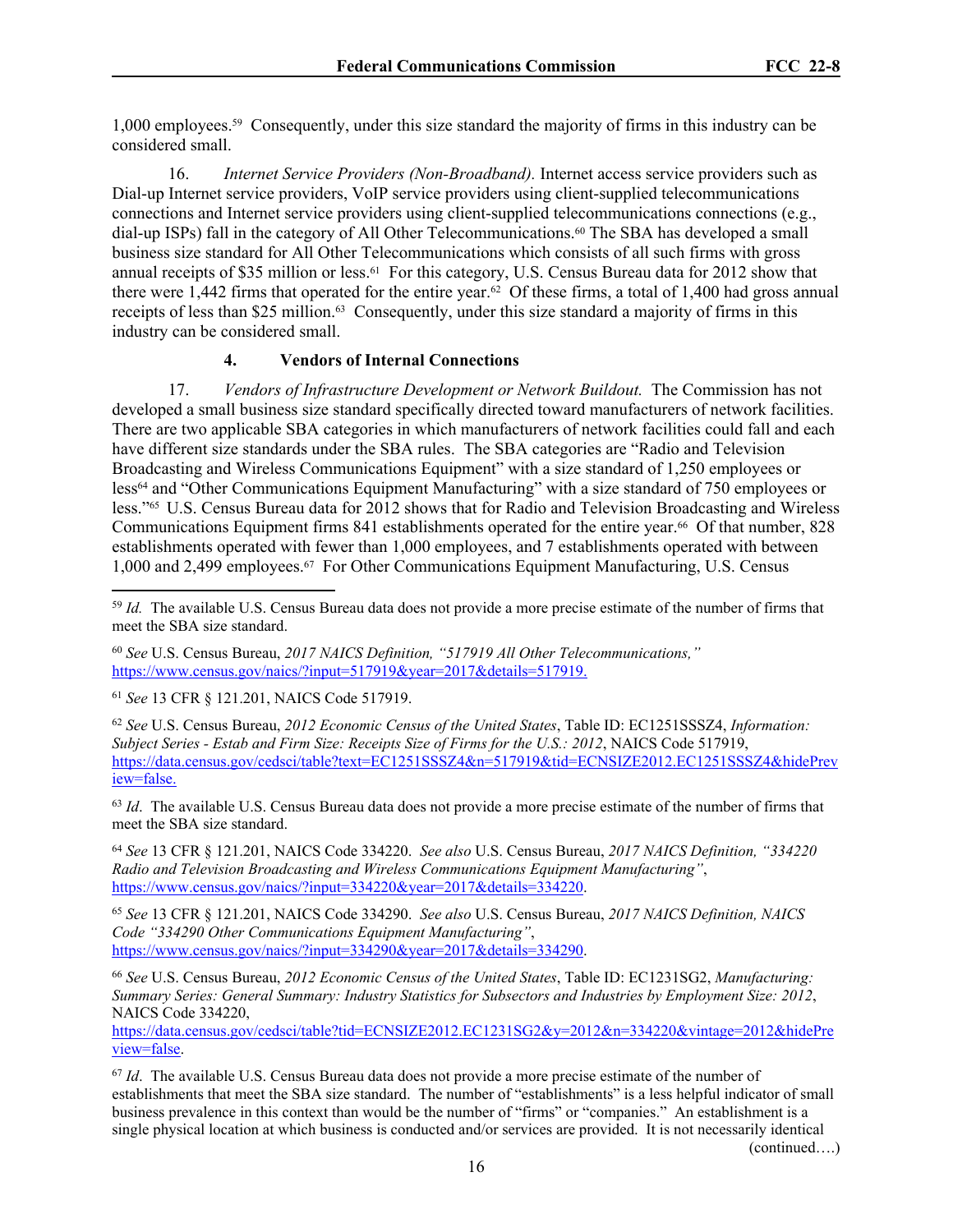Bureau data for 2012, show that 383 establishments operated for the year.<sup>68</sup> Of that number 379 operated with fewer than 500 employees and 4 had 500 to 999 employees.<sup>69</sup> Based on this data, we conclude that the majority of Vendors of Infrastructure Development or "Network Buildout" are small.

18. *Telephone Apparatus Manufacturing*. This industry comprises establishments primarily engaged in manufacturing wire telephone and data communications equipment.<sup>70</sup> These products may be stand-alone or board-level components of a larger system. Examples of products made by these establishments are central office switching equipment, cordless and wire telephones (except cellular), PBX equipment, telephone answering machines, LAN modems, multi-user modems, and other data communications equipment, such as bridges, routers, and gateways.<sup>71</sup> The SBA has developed a small business size standard for Telephone Apparatus Manufacturing, which consists of all such companies having 1,250 or fewer employees.<sup>72</sup> U.S. Census Bureau data for 2012 show that there were 266 establishments that operated that year.<sup>73</sup> Of this total, 262 operated with fewer than 1,000 employees.<sup>74</sup> Thus, under this size standard, the majority of firms in this industry can be considered small.

19. *Radio and Television Broadcasting and Wireless Communications Equipment Manufacturing*. This industry comprises establishments primarily engaged in manufacturing radio and

[https://data.census.gov/cedsci/table?tid=ECNSIZE2012.EC1231SG2&y=2012&n=334290&vintage=2012&hidePre](https://data.census.gov/cedsci/table?tid=ECNSIZE2012.EC1231SG2&y=2012&n=334290&vintage=2012&hidePreview=false) [view=false.](https://data.census.gov/cedsci/table?tid=ECNSIZE2012.EC1231SG2&y=2012&n=334290&vintage=2012&hidePreview=false)

<sup>69</sup> *Id.* The available U.S. Census Bureau data does not provide a more precise estimate of the number of establishments that meet the SBA size standard. The number of "establishments" is a less helpful indicator of small business prevalence in this context than would be the number of "firms" or "companies." An establishment is a single physical location at which business is conducted and/or services are provided. It is not necessarily identical with a single firm, company or enterprise, which may consist of one or more establishments. Thus, the numbers given may reflect inflated numbers of businesses in this category, including the number of small businesses. U.S. Census Bureau data does not provide information on the number of firms for this industry.

<sup>70</sup> *See* U.S. Census Bureau, *2017 NAICS Definition, "334210 Telephone Apparatus Manufacturing,"* [https://www.census.gov/naics/?input=334210&year=2017&details=334210.](https://www.census.gov/naics/?input=334210&year=2017&details=334210)

<sup>71</sup> *Id.*

<sup>72</sup> *See* 13 CFR § 121.201, NAICS Code 334210.

<sup>73</sup> *See* U.S. Census Bureau, *2012 Economic Census of the United States*, Table ID: EC1231SG2, *Manufacturing: Summary Series: General Summary: Industry Statistics for Subsectors and Industries by Employment Size: 2012,* NAICS Code 334210,

[https://data.census.gov/cedsci/table?n=334210&tid=ECNSIZE2012.EC1231SG2&hidePreview=false&vintage=201](https://data.census.gov/cedsci/table?n=334210&tid=ECNSIZE2012.EC1231SG2&hidePreview=false&vintage=2012)

[2](https://data.census.gov/cedsci/table?n=334210&tid=ECNSIZE2012.EC1231SG2&hidePreview=false&vintage=2012). The number of "establishments" is a less helpful indicator of small business prevalence in this context than would be the number of "firms" or "companies." An establishment is a single physical location at which business is conducted and/or services are provided. It is not necessarily identical with a single firm, company or enterprise, which may consist of one or more establishments. Thus, the numbers given may reflect inflated numbers of businesses in this category, including the number of small businesses. U.S. Census Bureau data does not provide information on the number of firms for this industry.

<sup>74</sup> *Id.* The available U.S. Census Bureau data does not provide a more precise estimate of the number of establishments that meet the SBA size standard of employment of 1,250 or fewer employees.

<sup>(</sup>Continued from previous page)

with a single firm, company or enterprise, which may consist of one or more establishments. Thus, the numbers given may reflect inflated numbers of businesses in this category, including the number of small businesses. U.S. Census Bureau data does not provide information on the number of firms for this industry.

<sup>68</sup> *See* U.S. Census Bureau, *2012 Economic Census of the United States*, Table ID: EC1231SG2, *Manufacturing: Summary Series: General Summary: Industry Statistics for Subsectors and Industries by Employment Size: 2012*, NAICS Code 334290,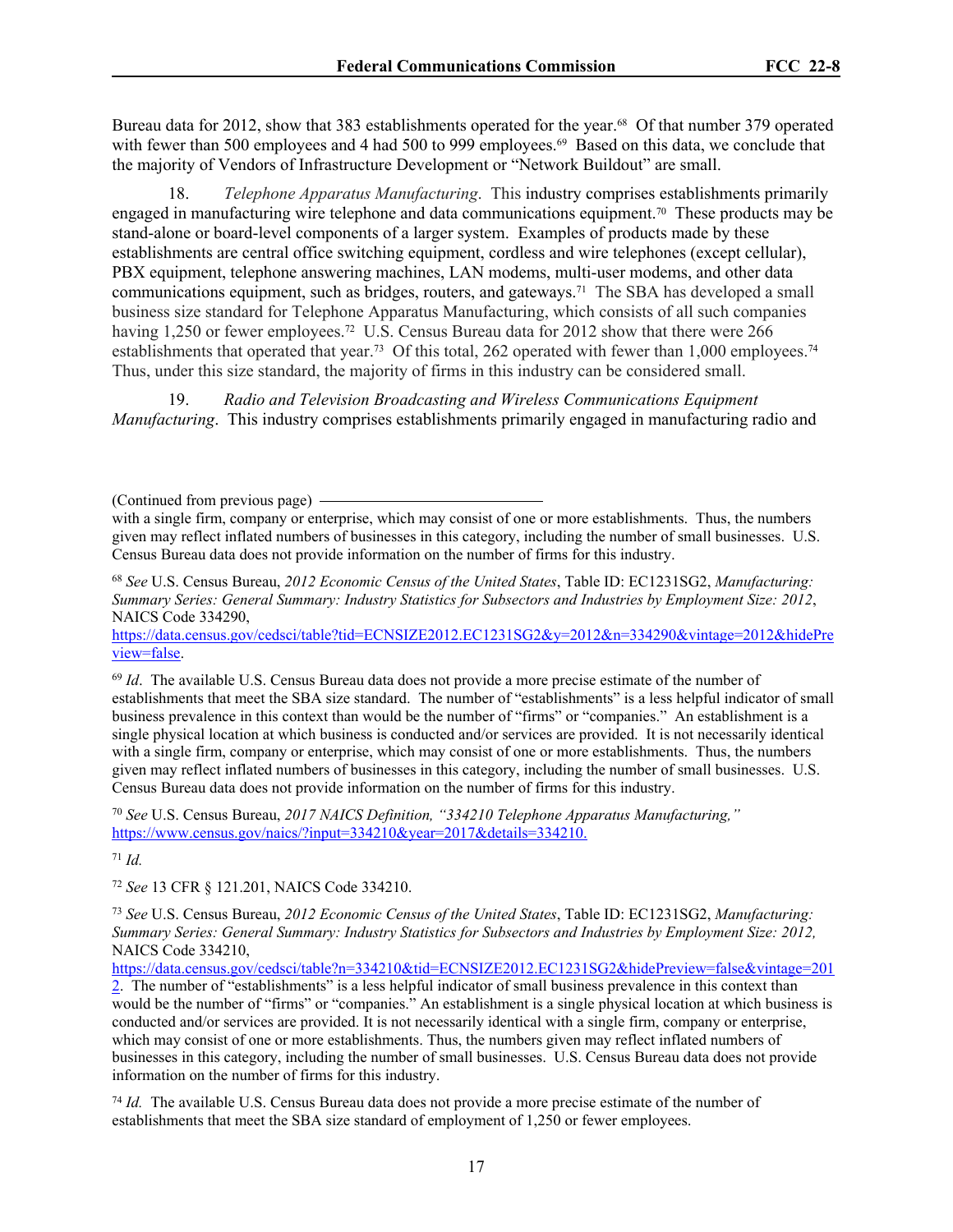television broadcast and wireless communications equipment.75 Examples of products made by these establishments are: transmitting and receiving antennas, cable television equipment, GPS equipment, pagers, cellular phones, mobile communications equipment, and radio and television studio and broadcasting equipment.76 The SBA has established a small business size standard for this industry of 1,250 employees or less.77 U.S. Census Bureau data for 2012 show that 841 establishments operated in this industry in that year.78 Of that number, 828 establishments operated with fewer than 1,000 employees, 7 establishments operated with between 1,000 and 2,499 employees and 6 establishments operated with 2,500 or more employees.79 Based on this data, we conclude that a majority of manufacturers in this industry are small.

#### **E. Description of Projected Reporting, Recordkeeping, and Other Compliance Requirements for Small Entities**

20. The rules adopted in the Report and Order will not result in modified reporting, recordkeeping, or other compliance requirements for small or large entities. In this Report and Order, we update the E-Rate program rules to make clear that Tribal libraries are eligible to apply for and receive E-Rate funding, as well as funding from the Emergency Connectivity Fund program. These changes will produce requirements that are equal to existing requirements, and we do not believe small entities will have to hire attorneys, engineers, consultants, or other professionals in order to comply. Updating the E-Rate program rules to adopt the amended definition of library under the LSTA, for example, will clarify that Tribal libraries are eligible for support by statute. Moreover, this clarity may also alleviate some of the issues that Tribal libraries face when seeking E-Rate support.

## **F. Steps Taken to Minimize the Significant Economic Impact on Small Entities, and Significant Alternatives Considered**

21. The RFA requires an agency to describe any significant, specifically small business, alternatives that it has considered in reaching its proposed approach, which may include the following four alternatives (among others): "(1) the establishment of differing compliance or reporting requirements or timetables that take into account the resources available to small entities; (2) the clarification, consolidation, or simplification of compliance and reporting requirements under the rule for such small entities; (3) the use of performance rather than design standards; and (4) an exemption from coverage of the rule, or any part thereof, for such small entities."<sup>80</sup>

22. In the Report and Order*,* we have taken steps to minimize the economic impact on small entities with the rule changes that we have adopted. Under the current E-Rate rules, only libraries eligible for assistance from a State library administrative agency under the 1996 version of the LSTA are eligible for E-Rate funding. Absent a rule change, Tribal libraries continue to face uncertainty about eligibility

 $80$  5 U.S.C. § 603(c)(1) - (4).

<sup>75</sup> *See* U.S. Census Bureau, *2017 NAICS Definition, "334220 Radio and Television Broadcasting and Wireless Communications Equipment Manufacturing,*"

[https://www.census.gov/naics/?input=334220&year=2017&details=334220.](https://www.census.gov/naics/?input=334220&year=2017&details=334220)

<sup>76</sup> *Id*.

<sup>77</sup> *See* 13 CFR § 121.201, NAICS Code 334220.

<sup>78</sup> *See* U.S. Census Bureau, *2012 Economic Census of the United States*, Table ID: EC1231SG2, *Manufacturing: Summary Series: General Summary: Industry Statistics for Subsectors and Industries by Employment Size: 2012*, NAICS Code 334220,

[https://data.census.gov/cedsci/table?text=EC1231SG2&n=334220&tid=ECNSIZE2012.EC1231SG2&hidePreview=](https://data.census.gov/cedsci/table?text=EC1231SG2&n=334220&tid=ECNSIZE2012.EC1231SG2&hidePreview=false) [false.](https://data.census.gov/cedsci/table?text=EC1231SG2&n=334220&tid=ECNSIZE2012.EC1231SG2&hidePreview=false)

<sup>79</sup> *Id*. The available U.S. Census Bureau data does not provide a more precise estimate of the number of firms that meet the SBA size standard.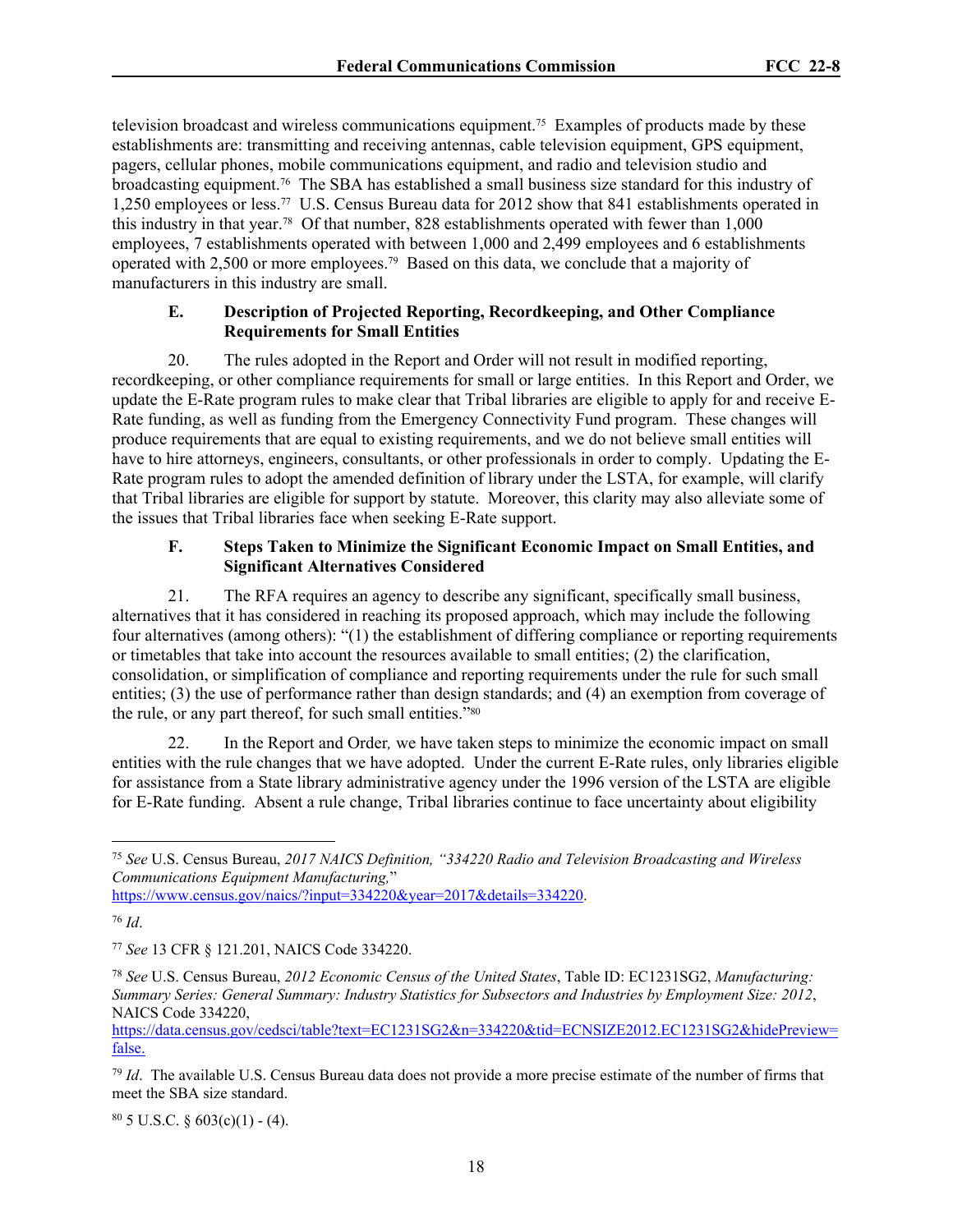which leads to them being underrepresented among E-Rate applicants. We have therefore updated the rules to add Tribal libraries to the definition of library, which may encourage Tribal libraries to apply for and receive E-Rate support. In addition, Tribal libraries will have less difficulty determining eligibility than they have in the past.<sup>81</sup>

## **G. Report to Congress**

23. The Commission will send a copy of the Report and Order, including this FRFA, in a report to be sent to Congress and the Government Accountability Office pursuant to the Small Business Regulatory Enforcement Fairness Act of 1996.82 In addition, the Commission will send a copy of the Report and Order, including the FRFA, to the Chief Counsel for Advocacy of the Small Business Administration. A copy of the Report and Order and FRFA (or summaries thereof) will also be published in the Federal Register.<sup>83</sup>

<sup>81</sup> *See, e.g.*, NNTRC Comments at 9 (describing the time and expense required to determine eligibility of Tribal libraries in the three states that the Navajo Nation spans).

 $82$  5 U.S.C. §  $801(a)(1)(A)$ .

<sup>83</sup> *See id*. § 604(b).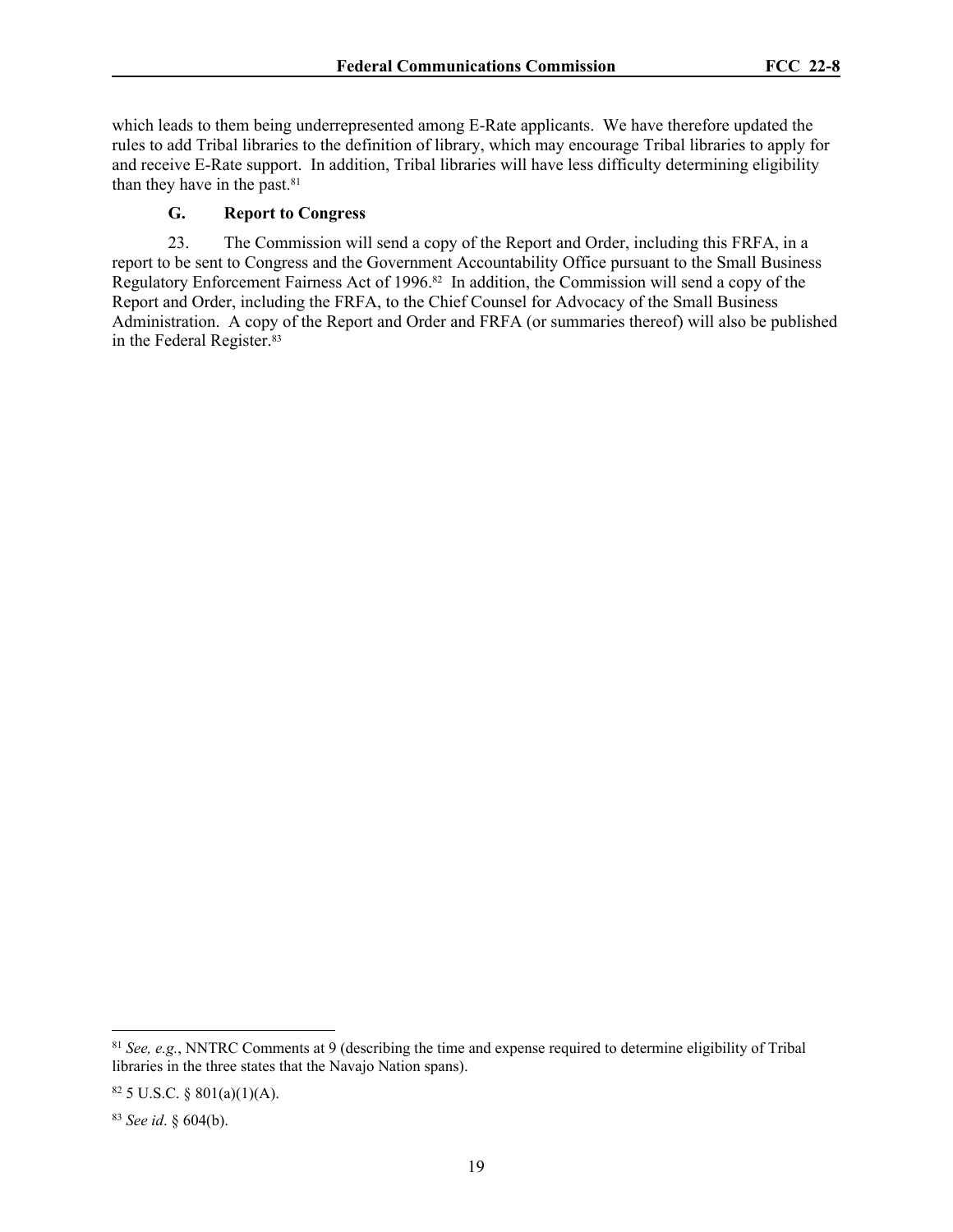## **STATEMENT OF CHAIRWOMAN JESSICA ROSENWORCEL**

#### Re: *Schools and Libraries Universal Service Support Mechanism*, Report and Order, CC Docket No. 02-6 (January 27, 2022).

Last week, Cynthia Chavez Lamar was named Director of the Smithsonian's National Museum of the American Indian. This is big. That's because she is the first Native woman to serve in this role at the Smithsonian. She is also an enrolled member of the San Felipe Pueblo.

A few years ago, I wrote an editorial in the *Santa Fe New Mexican* with then Representative, now Senator Ben Ray Luján. It drew attention to the San Felipe Pueblo because the Tribe's library was one of the very first in Indian Country in New Mexico to be connected to really high-speed broadband. This, too, was big. Because for some residents of the reservation it was the first time they could head online to learn, connect with loved ones, grow businesses, and search for jobs. In fact, the demand for broadband at the library was so great, the San Felipe Pueblo did something to accommodate the community during library off-hours: They built a porch. This made it easier for any resident to sit outside and use the signal at the library to connect at any time.

There's an undeniably scrappy charm to this effort. But it is also a stark reminder of how much more work we have to do to make sure that broadband reaches everyone, everywhere.

To help get this done, we have a lot of new efforts from Congress. But we also have to be smarter about the programs already on the books. One of those programs is E-Rate. It's the nation's largest education technology program and it is a powerhouse that helps bring broadband to schools and libraries in every state across the country. But for all the good E-Rate funding has done, not all Tribal libraries have been able to make use of it. You see, in the past if the Tribal library was not designated as an eligible library by a state agency—a designation that can pose problems of sovereignty—they were unable to participate in the program. That means in some of the most rural and remote communities, E-Rate never really got off the ground.

We fix that today, building on the work of Congress in the Museum and Library Services Act and our own efforts to address this issue in the Emergency Connectivity Fund. Here's what that means: Libraries on Tribal lands nationwide can participate in the current E-Rate funding cycle. That means they can get the support they need to deploy broadband for civic and commercial life—without complex challenges to jurisdiction standing in the way.

That means that while the San Felipe Pueblo library may be among the first to benefit from this program, it won't be the last. And let's be sure, too, that national leaders like Cynthia Chavez Lamar, who may be the first, are also not the last.

Thank you to the Institute of Museum and Library Services and Senator Ben Ray Luján for championing this effort. Thank you also to the staff who moved this from rulemaking to order in record time, including Kate Dumouchel, Sue McNeil, Kris Monteith, Ryan Palmer, Johnnay Schrieber, and Hayley Steffen from the Wireline Competition Bureau; Lloyd Collier, Matthew Duchesne, Barbara Esbin, Rhonda Lien, and Sayuri Rajapakse from the Consumer and Governmental Affairs Bureau; Mark Montano from the Office of Economics and Analytics; and Malena Barzilai, Michele Ellison, Elizabeth Lyle, Rick Mallen, Linda Oliver, Bill Richardson, and Jeffrey Steinberg from the Office of General Counsel.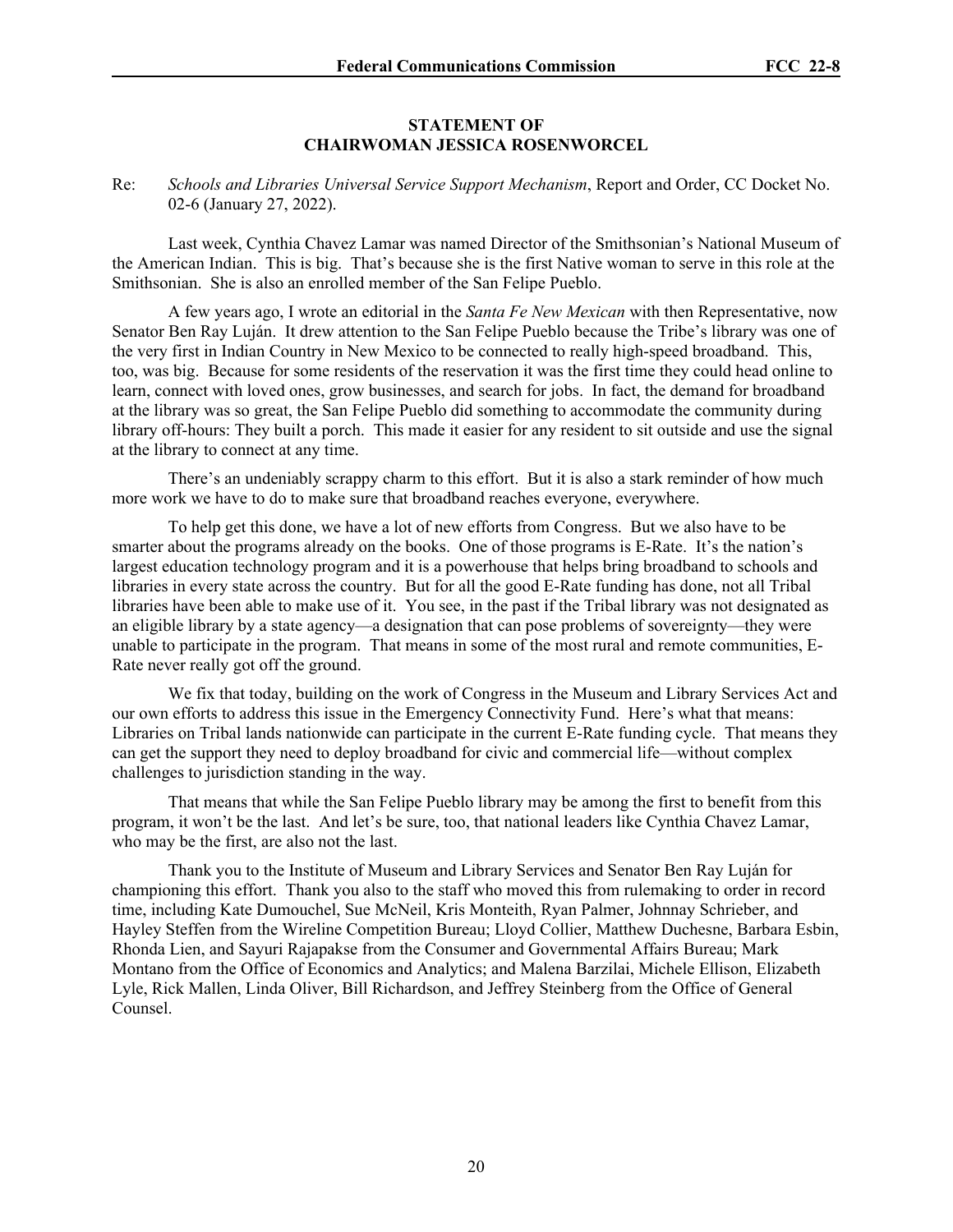#### **STATEMENT OF COMMISSIONER BRENDAN CARR**

Re: *Schools and Libraries Universal Service Support Mechanism*, Report and Order, CC Docket No. 02-6 (January 27, 2022).

Tribal communities continue to lag too far behind other areas when it comes to connectivity. I've seen this more than a few times when I have had the chance to visit with Tribal leaders in their own communities. During a visit to the remote Pine Ridge Indian Reservation—which stretches across 2.7 million acres along the southwest corner of South Dakota—it was clear that the area's vast distances and higher than average poverty rates created obstacles for broadband access and adoption. But these challenges are not unique to Pine Ridge. From the Atlantic coastal plains to the Alaskan tundra, too many tribal communities are on the wrong side of the digital divide.

While every Tribal community has its own set of challenges, the opportunities that come via high-speed Internet connections are part of a shared story. On a visit to the Mescalero Apache Reservation in New Mexico, I saw how a broadband connection at the local hospital was enabling community members to have one-on-one video connections with world-class mental health professionals located hundreds of miles away in Albuquerque. Nearby, students at the Mescalero Apache school were leveraging an Internet connection to hone their STEM skills.

By making it clear that Tribal libraries are eligible under the E-Rate program, as the Order does, we can more effectively support the connectivity needs of Tribal communities. So I appreciate Chairwoman Rosenworcel for bringing this item to a swift vote. Additionally, I applaud Senator Luján, Senator Heinrich, and Congressman Mullin for their longstanding leadership on this issue through the Tribal Connect Act.

I also want to thank staff from the Wireline Competition Bureau and the Office of Native Affairs and Policy for their hard work on this item. It has my support.